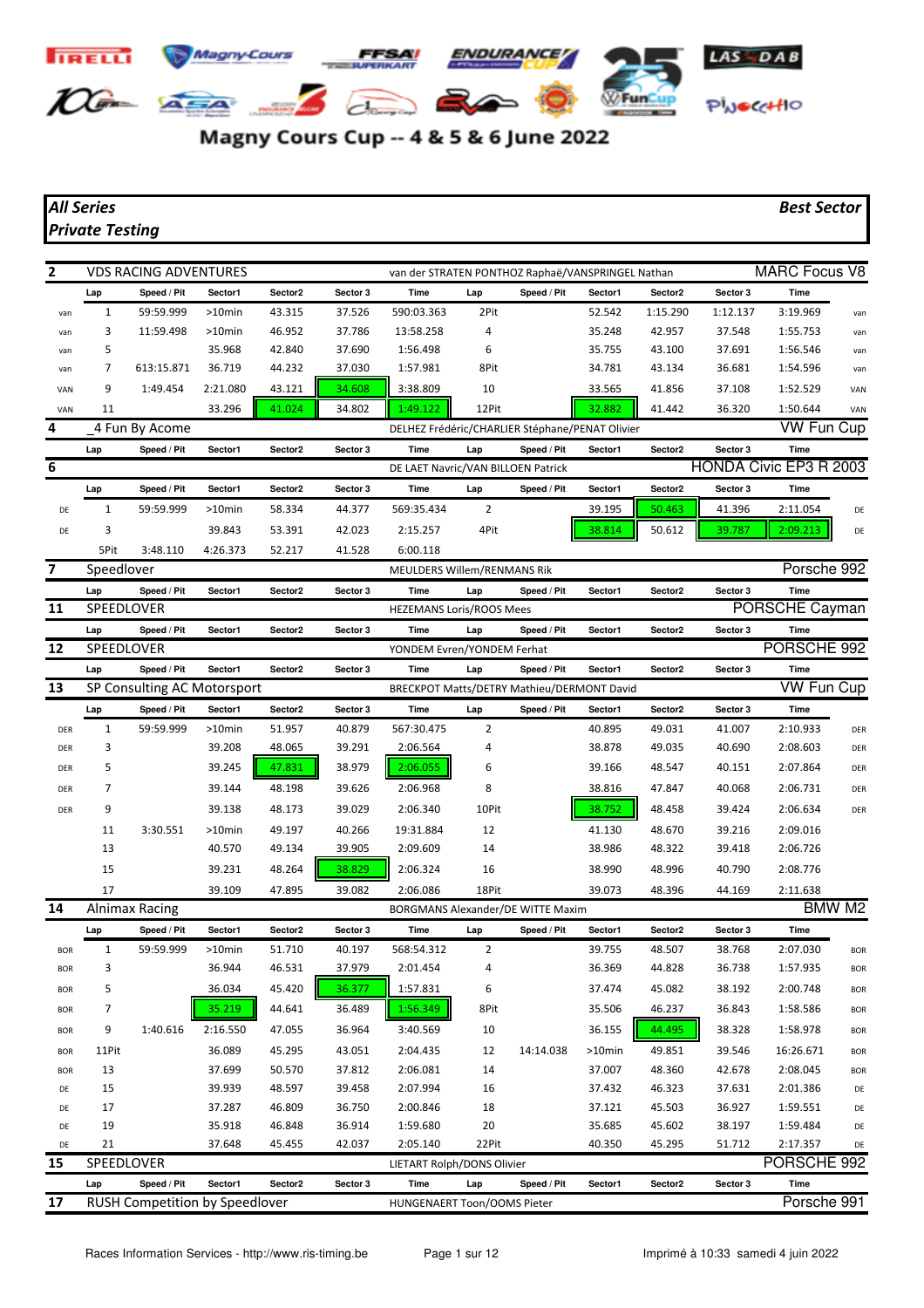|            | Lap                | Speed / Pit              | Sector1   | Sector2  | Sector 3 | Time                                                  | Lap            | Speed / Pit                                    | Sector1   | Sector2 | Sector 3 | Time                       |            |
|------------|--------------------|--------------------------|-----------|----------|----------|-------------------------------------------------------|----------------|------------------------------------------------|-----------|---------|----------|----------------------------|------------|
| <b>HUN</b> | 1                  | 59:59.999                | $>10$ min | 57.549   | 45.203   | 568:18.638                                            | 2Pit           |                                                | 41.189    | 48.078  | 38.740   | 2:08.007                   | HUN        |
| <b>HUN</b> | 3                  | 54.089                   | 1:29.488  | 45.178   | 37.722   | 2:52.388                                              | 4              |                                                | 36.598    | 45.469  | 36.458   | 1:58.525                   | <b>HUN</b> |
| <b>HUN</b> | 5                  |                          | 35.172    | 44.449   | 37.604   | 1:57.225                                              | 6              |                                                | 36.072    | 45.735  | 38.270   | 2:00.077                   | HUN        |
| <b>HUN</b> | $\overline{7}$     |                          | 37.446    | 44.745   | 37.106   | 1:59.297                                              | 8              |                                                | 34.334    | 43.604  | 38.462   | 1:56.400                   | <b>HUN</b> |
| <b>HUN</b> | 9                  |                          | 34.132    | 43.060   | 36.766   | 1:53.958                                              | 10             |                                                | 35.680    | 42.976  | 34.775   | 1:53.431                   | HUN        |
| <b>HUN</b> | 11Pit              |                          | 35.628    | 43.573   | 34.501   | 1:53.702                                              | 12             | 15:47.885                                      | $>10$ min | 47.676  | 38.365   | 17:49.375                  | <b>HUN</b> |
| <b>HUN</b> | 13                 |                          | 37.227    | 44.238   | 37.089   | 1:58.554                                              | 14             |                                                | 36.032    | 43.288  | 35.069   | 1:54.389                   | <b>HUN</b> |
| <b>HUN</b> | 15                 |                          | 33.602    | 42.292   | 34.699   | 1:50.593                                              | 16             |                                                | 32.991    | 44.353  | 34.107   | 1:51.451                   | HUN        |
| HUN        | 17                 |                          | 32.545    | 40.788   | 34.001   | 1:47.334                                              | 18             |                                                | 32.511    | 40.186  | 34.061   | 1:46.758                   | HUN        |
| <b>HUN</b> | 19                 |                          | 32.413    | 41.178   | 36.352   | 1:49.943                                              | 20             |                                                | 34.301    | 40.448  | 34.294   | 1:49.043                   | <b>HUN</b> |
|            |                    |                          |           |          |          |                                                       |                |                                                |           |         |          |                            |            |
| HUN        | 21                 |                          | 32.028    | 41.034   | 34.392   | 1:47.454                                              | 22             |                                                | 33.569    | 40.368  | 33.573   | 1:47.510                   | HUN        |
| <b>HUN</b> | 23                 |                          | 32.705    | 40.311   | 33.722   | 1:46.738                                              |                |                                                |           |         |          |                            |            |
| 18         |                    | Hamofa Motorsport        |           |          |          |                                                       |                | VERHOEVEN Rob/VERHOEVEN Kris/VERHOEVEN Mark    |           |         |          | <b>BMW M2 CS Racing</b>    |            |
|            | Lap                | Speed / Pit              | Sector1   | Sector2  | Sector 3 | Time                                                  | Lap            | Speed / Pit                                    | Sector1   | Sector2 | Sector 3 | Time                       |            |
| 19         | AP Mecanic         |                          |           |          |          |                                                       |                | BROCARD Germain/PIAT Mickael/MESSMER Christian |           |         |          | VW Fun Cup                 |            |
|            | Lap                | Speed / Pit              | Sector1   | Sector2  | Sector 3 | Time                                                  | Lap            | Speed / Pit                                    | Sector1   | Sector2 | Sector 3 | <b>Time</b>                |            |
| 20         |                    | <b>Totaalplan Racing</b> |           |          |          | WAUTERS C?dric/DE WILDE John                          |                |                                                |           |         |          | Lamborghini Super Tropfeo  |            |
|            | Lap                | Speed / Pit              | Sector1   | Sector2  | Sector 3 | Time                                                  | Lap            | Speed / Pit                                    | Sector1   | Sector2 | Sector 3 | Time                       |            |
| 21         |                    | <b>Totaalplan Racing</b> |           |          |          | <b>MARTLE Mario/LINTHOUT Kenneth</b>                  |                |                                                |           |         |          | Lamborghini Super Tropfeo  |            |
|            | Lap                | Speed / Pit              | Sector1   | Sector2  | Sector 3 | Time                                                  | Lap            | Speed / Pit                                    | Sector1   | Sector2 | Sector 3 | <b>Time</b>                |            |
| 23         |                    |                          |           |          |          | <b>BURTON Caren/DUSSOUL Damien</b>                    |                |                                                |           |         |          | PEUGEOT 308                |            |
|            | Lap                | Speed / Pit              | Sector1   | Sector2  | Sector 3 | Time                                                  | Lap            | Speed / Pit                                    | Sector1   | Sector2 | Sector 3 | Time                       |            |
| 24         | <b>PK Carsport</b> |                          |           |          |          | PLANCKAERT Junior/VAN DEN BROECK Jurgen/PEELMAN Andy  |                |                                                |           |         |          | <b>BMW M2 CS</b>           |            |
|            |                    |                          |           |          |          |                                                       |                |                                                |           |         |          |                            |            |
|            | Lap                | Speed / Pit              | Sector1   | Sector2  | Sector 3 | Time                                                  | Lap            | Speed / Pit                                    | Sector1   | Sector2 | Sector 3 | <b>Time</b>                |            |
| PLA        | $\mathbf{1}$       | 59:59.999                | $>10$ min | 51.373   | 41.237   | 567:23.508                                            | $\overline{2}$ |                                                | 38.487    | 47.628  | 36.628   | 2:02.743                   | PLA        |
| PLA        | 3Pit               |                          | 35.241    | 44.011   | 38.115   | 1:57.367                                              | 4              | 12:06.273                                      | >10min    | 49.515  | 36.200   | 14:07.842                  | PLA        |
| PLA        | 5                  |                          | 33.985    | 45.082   | 36.117   | 1:55.184                                              | 6              |                                                | 33.838    | 43.170  | 37.217   | 1:54.225                   | PLA        |
| PLA        | 7Pit               |                          | 35.713    | 55.870   | 56.833   | 2:28.416                                              | 8              | 13:20.515                                      | $>10$ min | 51.027  | 38.134   | 15:28.052                  | VAN        |
| VAN        | 9                  |                          | 36.216    | 44.689   | 37.336   | 1:58.241                                              | 10             |                                                | 35.123    | 45.014  | 37.493   | 1:57.630                   | VAN        |
| VAN        | 11Pit              |                          | 35.988    | 45.928   | 37.237   | 1:59.153                                              | 12             | 1:59.055                                       | 2:54.429  | 50.984  | 39.756   | 4:25.169                   | VAN        |
| VAN        | 13                 |                          | 37.317    | 47.428   | 38.776   | 2:03.521                                              | 14             |                                                | 36.923    | 45.332  | 37.543   | 1:59.798                   | VAN        |
| VAN        | 15                 |                          | 35.550    | 43.959   | 36.538   | 1:56.047                                              | 16             |                                                | 35.426    | 43.794  | 37.921   | 1:57.141                   | VAN        |
| VAN        | 17Pit              |                          | 37.754    | 1:09.170 | 1:19.600 | 3:06.524                                              |                |                                                |           |         |          |                            |            |
| 25         | <b>TEAM VDB</b>    |                          |           |          |          | HOOGWERF Yardy/TEIRLINCK Steven                       |                |                                                |           |         |          | SEAT                       | Cupra      |
|            | Lap                | Speed / Pit              | Sector1   | Sector2  | Sector 3 | Time                                                  | Lap            | Speed / Pit                                    | Sector1   | Sector2 | Sector 3 | Time                       |            |
|            | 1                  | 59:59.999                | >10min    | 56.099   | 42.941   | 567:35.187                                            | 2              |                                                | 41.272    | 49.577  | 40.289   | 2:11.138                   |            |
|            | 3Pit               |                          | 39.720    | 51.707   | 41.261   | 2:12.688                                              | 4              | 1:23.263                                       | 1:58.158  | 46.902  | 37.664   | 3:22.724                   |            |
|            | 5                  |                          | 35.642    | 43.750   | 38.283   | 1:57.675                                              | 6              |                                                | 35.137    | 44.428  | 36.563   | 1:56.128                   |            |
|            | $\overline{7}$     |                          | 36.249    | 44.139   | 36.549   | 1:56.937                                              | 8              |                                                | 34.810    | 44.448  | 36.856   | 1:56.114                   |            |
|            |                    |                          |           |          |          |                                                       |                |                                                |           |         |          |                            |            |
|            | 9                  |                          | 35.003    | 43.509   | 36.811   | 1:55.323                                              | 10             |                                                | 36.071    | 44.293  | 36.123   | 1:56.487                   |            |
|            | 11Pit              |                          | 35.808    | 46.205   | 37.325   | 1:59.338                                              | 12             | 15:26.807                                      | >10min    | 55.350  | 43.634   | 17:50.993                  |            |
|            | 13                 |                          | 44.093    | 50.604   | 40.305   | 2:15.002                                              | 14             |                                                | 40.671    | 49.579  | 42.773   | 2:13.023                   |            |
|            | 15                 |                          | 39.117    | 48.816   | 41.996   | 2:09.929                                              | 16             |                                                | 38.870    | 48.722  | 39.010   | 2:06.602                   |            |
|            | 17                 |                          | 38.869    | 47.452   | 38.907   | 2:05.228                                              | 18             |                                                | 37.606    | 47.523  | 42.052   | 2:07.181                   |            |
|            | 19                 |                          | 40.269    | 47.557   | 38.771   | 2:06.597                                              | 20             |                                                | 37.594    | 45.687  | 37.613   | 2:00.894                   |            |
|            | 21                 |                          | 36.486    | 46.933   | 37.664   | 2:01.083                                              | 22Pit          |                                                | 36.418    | 47.467  | 1:18.840 | 2:42.725                   |            |
| 27         | <b>CG Racing</b>   |                          |           |          |          | MOERENHOUT David/COUSCOURAS Andreas/LAARISSI Soufiane |                |                                                |           |         |          | <b>VW Fun Cup</b>          |            |
|            | Lap                | Speed / Pit              | Sector1   | Sector2  | Sector 3 | Time                                                  | Lap            | Speed / Pit                                    | Sector1   | Sector2 | Sector 3 | <b>Time</b>                |            |
| COU        | $\mathbf{1}$       | 59:59.999                | >10min    | 57.022   | 44.815   | 568:51.855                                            | 2Pit           |                                                | 44.698    | 52.944  | 46.509   | 2:24.151                   | cou        |
| COU        | 3                  | 1:17.678                 | 1:59.245  | 51.607   | 43.054   | 3:33.906                                              | 4              |                                                | 43.049    | 51.733  | 43.461   | 2:18.243                   | COU        |
| COU        | 5                  |                          | 42.128    | 52.158   | 42.910   | 2:17.196                                              | 6              |                                                | 42.169    | 51.134  | 41.923   | 2:15.226                   | COU        |
| COU        | 7                  |                          | 43.141    | 50.595   | 41.179   | 2:14.915                                              | 8              |                                                | 42.509    | 51.031  | 41.080   | 2:14.620                   | COU        |
| COU        | 9                  |                          | 41.923    | 51.464   | 41.968   | 2:15.355                                              | 10Pit          |                                                | 41.903    | 51.659  | 45.254   | 2:18.816                   | cou        |
|            | 11                 | 13:50.050                | >10min    | 51.570   | 41.338   | 16:01.324                                             | 12             |                                                | 42.938    | 51.452  | 41.662   | 2:16.052                   |            |
|            | 13Pit              |                          | 41.607    | 51.226   | 40.783   | 2:13.616                                              | 14             | 4:18.735                                       | 5:02.833  | 51.755  | 41.875   | 6:36.463                   |            |
|            | 15                 |                          | 41.588    | 51.049   | 41.451   | 2:14.088                                              | 16             |                                                | 40.766    | 50.949  | 41.055   | 2:12.770                   |            |
|            |                    |                          |           |          |          |                                                       |                |                                                |           |         |          |                            |            |
|            | 17                 |                          | 41.006    | 50.481   | 41.997   | 2:13.484                                              | 18Pit          |                                                | 40.510    | 50.160  | 41.071   | 2:11.741                   |            |
| 37         |                    |                          |           |          |          |                                                       |                | DEGER Hervé/HEINEN Jérome/JEUKENNE Francois    |           |         |          | <b>RENAULT Clio Cup RS</b> |            |
|            | Lap                | Speed / Pit              | Sector1   | Sector2  | Sector 3 | Time                                                  | Lap            | Speed / Pit                                    | Sector1   | Sector2 | Sector 3 | Time                       |            |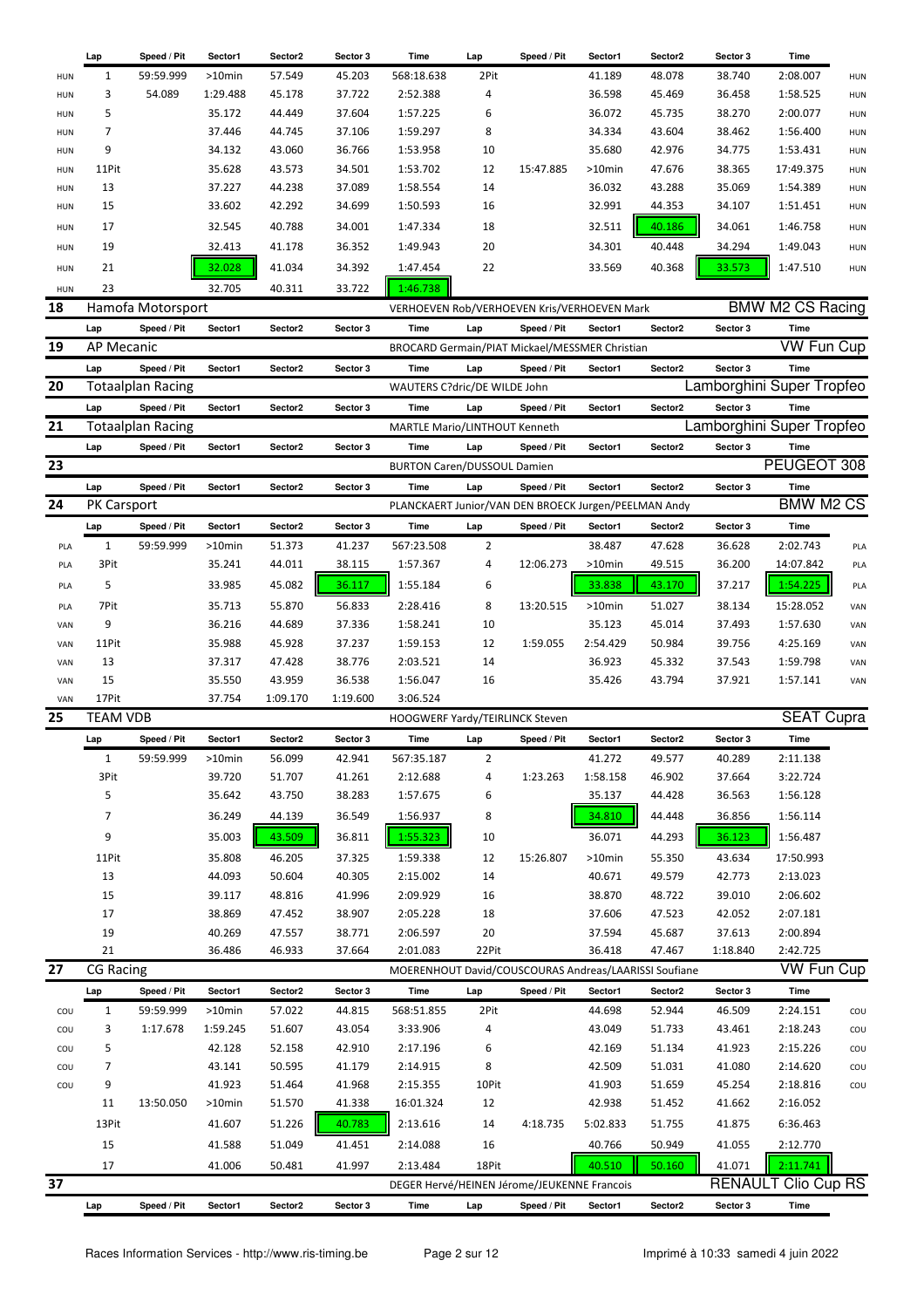| DEG        | 1                 | 59:59.999              | >10min    | 56.929  | 43.760   | 572:42.192                            | 2              |                                                   | 43.192   | 50.400   | 41.483   | 2:15.075          | DEG             |
|------------|-------------------|------------------------|-----------|---------|----------|---------------------------------------|----------------|---------------------------------------------------|----------|----------|----------|-------------------|-----------------|
| DEG        | 3                 |                        | 39.807    | 49.165  | 39.955   | 2:08.927                              | 4              |                                                   | 39.517   | 49.253   | 39.066   | 2:07.836          | DEG             |
| DEG        | 5Pit              |                        | 39.682    | 48.571  | 38.349   | 2:06.602                              | 6              | 2:40.583                                          | 3:21.144 | 51.142   | 44.636   | 4:56.922          | DEG             |
| DEG        | 7                 |                        | 42.561    | 49.988  | 40.672   | 2:13.221                              | 8Pit           |                                                   | 40.121   | 49.509   | 49.711   | 2:19.341          | DEG             |
|            | 9                 | 15:43.327              | >10min    | 56.470  | 41.046   | 18:03.710                             | 10             |                                                   | 41.831   | 48.992   | 47.080   | 2:17.903          |                 |
|            | 11                |                        | 2:50.002  | 48.427  | 38.611   | 4:17.040                              | 12Pit          |                                                   | 39.042   | 49.084   | 38.960   | 2:07.086          |                 |
| 40         | VFC-Team 40       |                        |           |         |          | TRENCHANT Patrice/DUTERME Simon       |                |                                                   |          |          |          | <b>VW Fun Cup</b> |                 |
|            | Lap               | Speed / Pit            | Sector1   | Sector2 | Sector 3 | Time                                  | Lap            | Speed / Pit                                       | Sector1  | Sector2  | Sector 3 | Time              |                 |
| 43         |                   |                        |           |         |          |                                       |                | VAN DEN HOVE Gunther/BRADT Wim/VAN DEN HOVE Maxim |          |          |          | <b>SEAT Cupra</b> |                 |
|            | Lap               | Speed / Pit            | Sector1   | Sector2 | Sector 3 | Time                                  | Lap            | Speed / Pit                                       | Sector1  | Sector2  | Sector 3 | Time              |                 |
| VAN        | 1                 | 59:59.999              | >10min    | 53.075  | 42.204   | 567:45.768                            | $\overline{2}$ |                                                   | 38.400   | 49.656   | 42.115   | 2:10.171          | VAN             |
| VAN        | 3                 |                        | 38.621    | 47.744  | 38.168   | 2:04.533                              | 4              |                                                   | 36.320   | 44.680   | 38.636   | 1:59.636          | VAN             |
| VAN        | 5                 |                        | 35.062    | 44.666  | 38.998   | 1:58.726                              | 6              |                                                   | 37.037   | 46.553   | 35.799   | 1:59.389          | VAN             |
| VAN        | 7                 |                        | 34.800    | 43.364  | 36.299   | 1:54.463                              | 8Pit           |                                                   | 34.726   | 44.383   | 37.521   | 1:56.630          | VAN             |
| VAN        | 9                 | 4:19.571               | 5:00.845  | 49.807  | 42.052   | 6:32.704                              | 10Pit          |                                                   | 39.642   | 46.685   | 45.026   | 2:11.353          | VAN             |
| <b>BRA</b> | 11                | 18:14.029              | $>10$ min | 49.425  | 38.685   | 20:24.105                             | 12             |                                                   | 38.355   | 47.247   | 41.099   | 2:06.701          | <b>BRA</b>      |
| <b>BRA</b> | 13                |                        | 36.711    | 46.011  | 37.974   | 2:00.696                              | 14             |                                                   | 37.458   | 45.933   | 36.999   | 2:00.390          | <b>BRA</b>      |
| <b>BRA</b> | 15Pit             |                        | 35.296    | 48.515  | 38.976   | 2:02.787                              | 16             | 3:26.339                                          | 4:02.906 | 44.545   | 36.779   | 5:24.230          | <b>BRA</b>      |
| <b>BRA</b> | 17                |                        | 36.366    | 43.981  | 35.714   | 1:56.061                              |                |                                                   |          |          |          |                   |                 |
| 46         |                   | VFC-les As du Batiment |           |         |          |                                       |                | DE HOE Eric/LECLOUX Didier/SIMONE Mathieu         |          |          |          | <b>VW Fun Cup</b> |                 |
|            | Lap               | Speed / Pit            | Sector1   | Sector2 | Sector 3 | Time                                  | Lap            | Speed / Pit                                       | Sector1  | Sector2  | Sector 3 | Time              |                 |
| <b>SIM</b> | $\mathbf{1}$      | 59:59.999              | $>10$ min | 57.034  | 47.361   | 567:34.250                            | $\overline{2}$ |                                                   | 47.874   | 58.638   | 47.647   | 2:34.159          | SIM             |
| SIM        | 3                 |                        | 46.840    | 56.633  | 48.205   | 2:31.678                              | 4Pit           |                                                   | 47.137   | 58.038   | 50.129   | 2:35.304          | SIM             |
| SIM        | 5                 | 577:59.573             | 3:27.494  | 53.152  | 42.478   | 5:03.124                              | 6              |                                                   | 42.272   | 52.629   | 41.521   | 2:16.422          | SIM             |
| SIM        | 7                 |                        | 41.886    | 51.886  | 41.073   | 2:14.845                              | 8              |                                                   | 42.454   | 52.544   | 41.239   | 2:16.237          | SIM             |
| SIM        | 9Pit              |                        | 41.863    | 52.118  | 42.840   | 2:16.821                              | 10             | 603:49.535                                        | >10min   | 53.779   | 42.197   | 16:54.920         | LEC             |
| LEC        | 11                |                        | 42.419    | 51.564  | 44.465   | 2:18.448                              | 12             |                                                   | 42.243   | 53.329   | 42.071   | 2:17.643          | LEC             |
| LEC        | 13                |                        | 41.434    | 53.511  | 43.777   | 2:18.722                              | 14Pit          |                                                   | 41.410   | 51.747   | 41.490   | 2:14.647          | LEC             |
|            | 15                | 4:14.593               | 5:01.679  | 53.486  | 45.179   | 6:40.344                              | 16             |                                                   | 43.437   | 53.430   | 43.456   | 2:20.323          |                 |
|            | 17                |                        | 42.548    | 52.366  | 42.872   | 2:17.786                              |                |                                                   |          |          |          |                   |                 |
| 52         |                   |                        |           |         |          |                                       |                |                                                   |          |          |          |                   |                 |
|            | Lap               | Speed / Pit            | Sector1   | Sector2 | Sector 3 | Time                                  | Lap            | Speed / Pit                                       | Sector1  | Sector2  | Sector 3 | <b>Time</b>       |                 |
|            | $\mathbf{1}$      | 59:59.999              | >10min    | 45.942  | 34.712   | 570:16.302                            | 2              |                                                   | 34.694   | 42.743   | 35.780   | 1:53.217          |                 |
|            | 3                 |                        | 32.538    | 41.381  | 34.844   | 1:48.763                              | 4              |                                                   | 34.459   | 42.779   | 37.815   | 1:55.053          |                 |
|            | 5                 |                        | 32.894    | 39.921  | 33.493   | 1:46.308                              | 6Pit           |                                                   | 31.834   | 40.554   | 35.447   | 1:47.835          |                 |
|            |                   | 4:23.396               | 5:01.353  | 40.255  | 34.601   | 6:16.209                              | 8              |                                                   | 32.475   | 39.622   | 33.837   | 1:45.934          |                 |
|            | 9                 |                        | 32.386    | 41.672  | 34.768   | 1:48.826                              | 10Pit          |                                                   | 1:06.651 | 1:00.509 | 51.613   | 2:58.773          |                 |
|            | 11                | 12:43.027              | >10min    | 46.599  | 36.228   | 14:44.521                             | 12             |                                                   | 36.144   | 43.966   | 34.742   | 1:54.852          |                 |
|            | 13                |                        | 34.811    | 43.350  | 36.255   | 1:54.416                              | 14             |                                                   | 33.137   | 39.770   | 34.206   | 1:47.113          |                 |
|            | 15                |                        | 35.368    | 40.080  | 34.079   | 1:49.527                              | 16             |                                                   | 31.554   | 40.425   | 34.241   | 1:46.220          |                 |
|            | 17                |                        | 32.881    | 39.848  | 33.254   | 1:45.983                              | 18             |                                                   | 31.658   | 40.934   | 35.454   | 1:48.046          |                 |
|            | 19                |                        | 33.697    | 41.834  | 32.672   | 1:48.203                              | 20             |                                                   | 33.857   | 41.839   | 33.097   | 1:48.793          |                 |
|            | 21                |                        | 1:02.014  | 40.636  | 34.126   | 2:16.776                              | 22Pit          |                                                   | 32.706   | 41.594   | 46.009   | 2:00.309          |                 |
| 53         |                   | Nice Cars by CG Racing |           |         |          | <b>BOCQUET Frédéric/CARRERA Simon</b> |                |                                                   |          |          |          | VW Fun Cup        |                 |
|            | Lap               | Speed / Pit            | Sector1   | Sector2 | Sector 3 | Time                                  | Lap            | Speed / Pit                                       | Sector1  | Sector2  | Sector 3 | Time              |                 |
| BOC        | $\mathbf{1}$      | 59:59.999              | >10min    | 57.392  | 50.230   | 569:57.158                            | $\overline{2}$ |                                                   | 42.474   | 51.825   | 41.576   | 2:15.875          | BOC             |
| BOC        | 3                 |                        | 40.228    | 50.687  | 39.775   | 2:10.690                              | 4              |                                                   | 39.712   | 50.484   | 39.793   | 2:09.989          | BOC             |
| BOC        | 5                 |                        | 39.661    | 49.574  | 39.325   | 2:08.560                              | 6Pit           |                                                   | 39.659   | 51.589   | 40.165   | 2:11.413          | BOC             |
| BOC        | 7                 | 2:01.827               | 2:40.112  | 49.581  | 39.078   | 4:08.771                              | 8              |                                                   | 40.982   | 48.642   | 40.014   | 2:09.638          | BOC             |
| BOC        | 9Pit              |                        | 39.369    | 49.183  | 41.017   | 2:09.569                              | 10             | 14:45.735                                         | >10min   | 51.846   | 41.124   | 16:58.147         |                 |
|            | 11                |                        | 42.647    | 50.723  | 40.605   | 2:13.975                              | 12             |                                                   | 40.514   | 50.203   | 39.964   | 2:10.681          |                 |
|            | 13                |                        | 41.128    | 49.341  | 39.954   | 2:10.423                              | 14             |                                                   | 39.788   | 49.463   | 39.509   | 2:08.760          |                 |
|            | 15                |                        | 39.863    | 51.000  | 40.780   | 2:11.643                              | 16             |                                                   | 39.480   | 48.460   | 39.228   | 2:07.168          |                 |
|            | 17                |                        | 40.825    | 48.940  | 40.202   | 2:09.967                              | 18             |                                                   | 39.712   | 49.265   | 39.878   | 2:08.855          |                 |
|            | 19                |                        | 39.476    | 48.377  | 39.051   | 2:06.904                              | 20Pit          |                                                   | 39.548   | 49.222   | 1:11.154 | 2:39.924          |                 |
| 55         |                   | Q1-Trackracing         |           |         |          | TEUNKENS Filip/LAURYSSEN Jan          |                |                                                   |          |          |          | Porsche 992       |                 |
|            | Lap               | Speed / Pit            | Sector1   | Sector2 | Sector 3 | Time                                  | Lap            | Speed / Pit                                       | Sector1  | Sector2  | Sector 3 | Time              |                 |
| 57         | <b>QSR Racing</b> |                        |           |         |          |                                       |                | LOEMAN Yana/PUELINGS Gilles/DHAESE Chris          |          |          |          |                   | <b>BMW 325i</b> |
|            | Lap               | Speed / Pit            | Sector1   | Sector2 | Sector 3 | Time                                  | Lap            | Speed / Pit                                       | Sector1  | Sector2  | Sector 3 | Time              |                 |
|            |                   |                        |           |         |          |                                       |                |                                                   |          |          |          |                   |                 |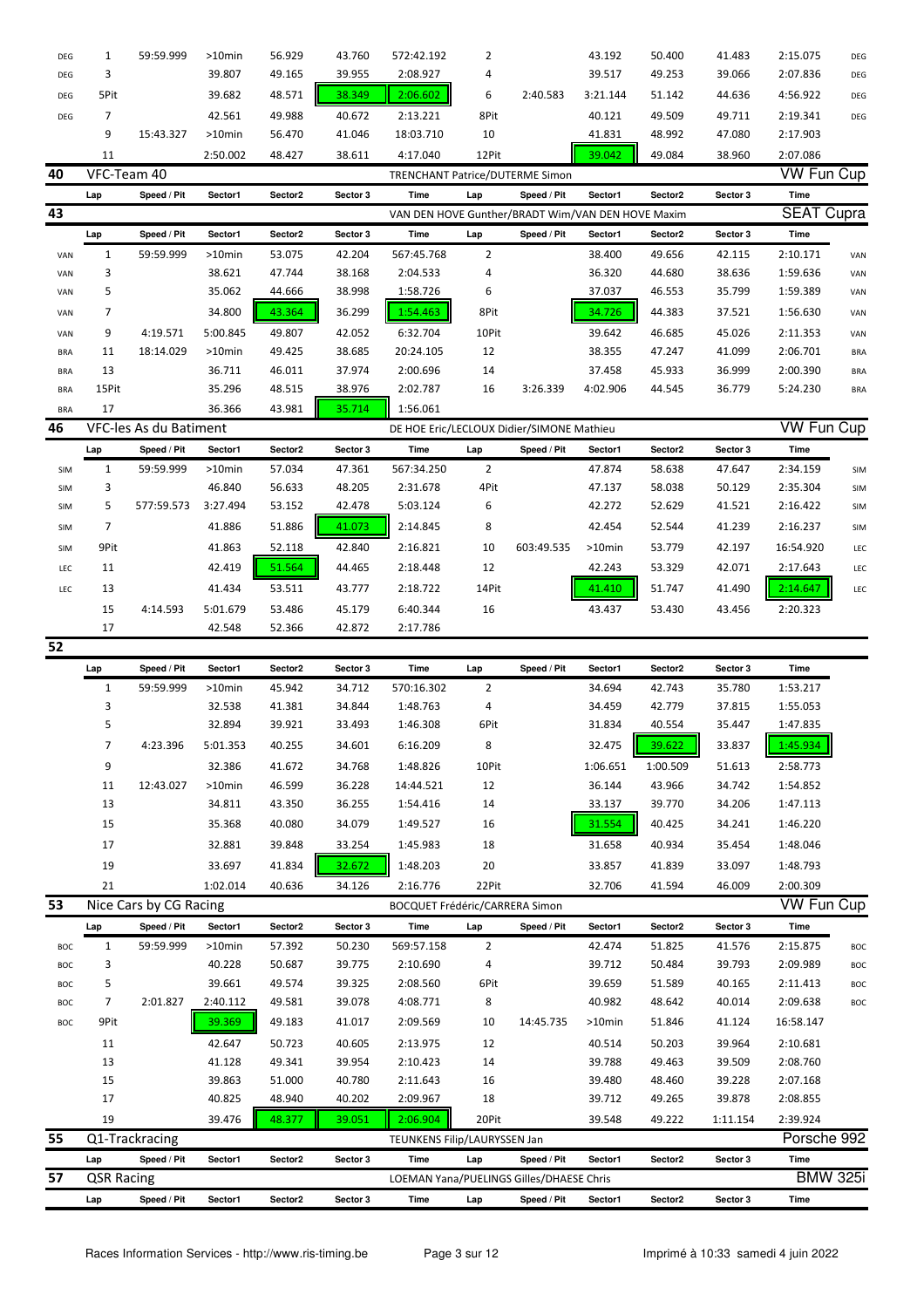| 63         | Tip Top Rent         |                            |           |          |          | PETERS Arthur/GULICHER Jurgen                             |                |                                                  |          |          |          | Porsche Cayman GT4              |                   |
|------------|----------------------|----------------------------|-----------|----------|----------|-----------------------------------------------------------|----------------|--------------------------------------------------|----------|----------|----------|---------------------------------|-------------------|
|            | Lap                  | Speed / Pit                | Sector1   | Sector2  | Sector 3 | Time                                                      | Lap            | Speed / Pit                                      | Sector1  | Sector2  | Sector 3 | <b>Time</b>                     |                   |
| 66         |                      |                            |           |          |          |                                                           |                | VAN WOENSEL Chris/MERTENS Dirk/VAN EGDOM Maurits |          |          |          | <b>MARC BMW V8</b>              |                   |
|            | Lap                  | Speed / Pit                | Sector1   | Sector2  | Sector 3 | Time                                                      | Lap            | Speed / Pit                                      | Sector1  | Sector2  | Sector 3 | Time                            |                   |
| 69         |                      | <b>MORPHEUS MOTORSPORT</b> |           |          |          | VAN KUYK Rogier/LETEN Thomas                              |                |                                                  |          |          |          | <b>RENAULT Clio 2</b>           |                   |
|            | Lap                  | Speed / Pit                | Sector1   | Sector2  | Sector 3 | Time                                                      | Lap            | Speed / Pit                                      | Sector1  | Sector2  | Sector 3 | <b>Time</b>                     |                   |
| VAN        | $\mathbf{1}$         | 59:59.999                  | $>10$ min | 1:00.318 | 47.059   | 579:36.013                                                | $\overline{2}$ |                                                  | 46.254   | 57.609   | 44.390   | 2:28.253                        | VAN               |
|            |                      |                            |           | 51.379   |          |                                                           | 4              |                                                  |          |          |          |                                 |                   |
| VAN        | 3                    |                            | 43.142    |          | 43.037   | 2:17.558                                                  |                |                                                  | 43.312   | 53.038   | 44.121   | 2:20.471                        | VAN               |
| VAN        | 5                    |                            | 43.071    | 52.045   | 42.415   | 2:17.531                                                  | 6Pit           |                                                  | 1:41.981 | 1:25.817 | 1:09.449 | 4:17.247                        | VAN               |
| VAN        | 7Pit                 | 18:31.976                  | $>10$ min | 1:04.700 | 51.387   | 21:22.053                                                 | 8              | 5:23.048                                         | 6:11.632 | 1:00.794 | 46.088   | 7:58.514                        |                   |
|            | 9                    |                            | 47.713    | 55.761   | 46.301   | 2:29.775                                                  | 10Pit          |                                                  | 46.219   | 56.033   | 50.408   | 2:32.660                        |                   |
| 70         | <b>Simtag Racing</b> |                            |           |          |          | LAMMENS Jo/STEEGMANS Harry/STERKEN Peter                  |                |                                                  |          |          |          | BMW E90 325                     |                   |
|            | Lap                  | Speed / Pit                | Sector1   | Sector2  | Sector 3 | <b>Time</b>                                               | Lap            | Speed / Pit                                      | Sector1  | Sector2  | Sector 3 | Time                            |                   |
| 72         |                      |                            |           |          |          | <b>HERTSENS Olivier/FRANCIS Sébastien</b>                 |                |                                                  |          |          |          |                                 | BMW M3            |
|            | Lap                  | Speed / Pit                | Sector1   | Sector2  | Sector 3 | Time                                                      | Lap            | Speed / Pit                                      | Sector1  | Sector2  | Sector 3 | Time                            |                   |
| HER        | $\mathbf{1}$         | 59:59.999                  | $>10$ min | 49.290   | 39.654   | 571:50.636                                                | $\overline{2}$ |                                                  | 36.714   | 46.398   | 37.907   | 2:01.019                        | HER               |
| HER        | 3                    |                            | 36.401    | 46.718   | 39.960   | 2:03.079                                                  | 4              |                                                  | 36.077   | 45.727   | 36.985   | 1:58.789                        | HER               |
| HER        | 5                    |                            | 35.942    | 45.351   | 36.714   | 1:58.007                                                  | 6Pit           |                                                  | 35.723   | 46.245   | 37.603   | 1:59.571                        | HER               |
| HER        | 7                    | 1:32.464                   | 2:11.824  | 50.524   | 42.220   | 3:44.568                                                  | 8              |                                                  | 39.638   | 47.294   | 40.028   | 2:06.960                        | HER               |
| HER        | 9                    |                            | 37.827    | 49.055   | 39.239   | 2:06.121                                                  | 10Pit          |                                                  | 46.207   | 1:03.159 | 54.625   | 2:43.991                        | HER               |
|            | 11                   | 12:11.232                  | $>10$ min | 47.105   | 41.005   | 14:15.825                                                 | 12             |                                                  | 38.798   | 49.026   | 39.390   | 2:07.214                        |                   |
|            | 13                   |                            | 38.534    | 48.156   | 40.283   | 2:06.973                                                  | 14             |                                                  | 37.396   | 48.870   | 40.832   | 2:07.098                        |                   |
|            | 15                   |                            | 37.784    | 46.576   | 39.073   | 2:03.433                                                  | 16             |                                                  | 36.703   | 45.638   | 38.414   | 2:00.755                        |                   |
|            | 17                   |                            | 36.386    | 46.127   | 38.985   | 2:01.498                                                  | 18             |                                                  | 36.032   | 45.836   | 37.462   | 1:59.330                        |                   |
|            | 19                   |                            | 37.984    | 46.282   | 38.296   | 2:02.562                                                  | 20             |                                                  | 38.437   | 45.941   | 37.796   | 2:02.174                        |                   |
|            | 21Pit                |                            | 37.649    | 46.273   | 37.928   | 2:01.850                                                  |                |                                                  |          |          |          |                                 |                   |
| 78         |                      | <b>Belgium Racing</b>      |           |          |          | HAVERANS Michiel/GOOSSENS Marc                            |                |                                                  |          |          |          | Porsche 991                     |                   |
|            |                      | Speed / Pit                | Sector1   | Sector2  | Sector 3 | Time                                                      | Lap            | Speed / Pit                                      | Sector1  | Sector2  | Sector 3 | Time                            |                   |
| HAV        | Lap<br>$\mathbf 1$   | 59:59.999                  | >10min    | 46.395   | 38.263   | 567:26.872                                                | $\overline{2}$ |                                                  | 36.976   | 44.504   | 35.369   | 1:56.849                        | HAV               |
| GOO        | 3                    |                            | 32.938    | 42.242   | 34.030   | 1:49.210                                                  | 4              |                                                  | 31.879   | 40.571   | 35.722   | 1:48.172                        | GOO               |
|            |                      |                            |           |          |          |                                                           |                |                                                  |          |          |          |                                 |                   |
| GOO        | 5                    |                            | 33.453    | 41.211   | 38.212   | 1:52.876                                                  | 6              |                                                  | 32.362   | 40.252   | 33.619   | 1:46.233                        | GOO               |
| GOO        | 7                    |                            | 35.782    | 39.736   | 32.765   | 1:48.283                                                  | 8Pit           |                                                  | 31.634   | 40.569   | 36.003   | 1:48.206                        | GOO               |
| GOO        | 9                    | 2:46.560                   | 3:23.927  | 45.100   | 37.559   | 4:46.586                                                  | 10             |                                                  | 34.874   | 44.509   | 37.085   | 1:56.468                        | GOO               |
| HAV        | 11                   |                            | 35.877    | 44.172   | 35.170   | 1:55.219                                                  | 12Pit          |                                                  | 32.922   | 44.634   | 44.765   | 2:02.321                        | HAV               |
| HAV        | 13                   | 14:04.927                  | $>10$ min | 46.592   | 37.864   | 16:06.542                                                 | 14             |                                                  | 38.079   | 47.296   | 37.554   | 2:02.929                        | HAV               |
| HAV        | 15                   |                            | 35.705    | 43.327   | 41.475   | 2:00.507                                                  | 16             |                                                  | 33.980   | 45.373   | 36.798   | 1:56.151                        | HAV               |
| <b>HAV</b> | 17                   |                            | 34.397    | 41.725   | 33.820   | 1:49.942                                                  | 18             |                                                  | 34.518   | 44.677   | 37.718   | 1:56.913                        | HAV               |
| HAV        | 19                   |                            | 33.480    | 41.266   | 36.638   | 1:51.384                                                  | 20             |                                                  | 33.012   | 40.626   | 34.578   | 1:48.216                        | HAV               |
| HAV        | 21                   |                            | 33.978    | 41.860   | 33.668   | 1:49.506                                                  | 22             |                                                  | 32.822   | 42.095   | 34.870   | 1:49.787                        | HAV               |
| HAV        | 23Pit                |                            | 34.914    | 42.552   | 39.362   | 1:56.828                                                  |                |                                                  |          |          |          |                                 |                   |
| 83         |                      | <b>VDW Motorsport</b>      |           |          |          | VAN DE WATER Ron/BEYERS Edwin/DECKERS Pascal/VANGEEL Nico |                |                                                  |          |          |          |                                 | BMW E46           |
|            | Lap                  | Speed / Pit                | Sector1   | Sector2  | Sector 3 | Time                                                      | Lap            | Speed / Pit                                      | Sector1  | Sector2  | Sector 3 | Time                            |                   |
| 88         | <b>WAMB</b>          |                            |           |          |          |                                                           |                | BUSSCHAERT Nicolas/VAN ZANDYCKE Nicolas          |          |          |          | <b>RENAULT Clio III Cup</b>     |                   |
|            | Lap                  | Speed / Pit                | Sector1   | Sector2  | Sector 3 | Time                                                      | Lap            | Speed / Pit                                      | Sector1  | Sector2  | Sector 3 | Time                            |                   |
|            | $\mathbf{1}$         | 59:59.999                  | >10min    | 55.575   | 44.703   | 580:59.381                                                | 2              |                                                  | 42.700   | 52.593   | 40.793   | 2:16.086                        |                   |
|            | 3                    |                            | 39.522    | 49.143   | 41.248   | 2:09.913                                                  | 4              |                                                  | 39.468   | 49.056   | 42.194   | 2:10.718                        |                   |
|            | 5                    |                            | 40.107    | 48.902   | 39.838   | 2:08.847                                                  | 6Pit           |                                                  | 47.425   | 1:03.700 | 52.698   | 2:43.823                        |                   |
|            | 7                    | 12:22.052                  | $>10$ min | 52.626   | 40.784   | 14:41.075                                                 | 8              |                                                  | 40.337   | 48.783   | 39.939   | 2:09.059                        |                   |
|            | 9                    |                            | 39.983    | 48.837   | 39.528   | 2:08.348                                                  | 10             |                                                  | 38.939   | 48.528   | 39.288   | 2:06.755                        |                   |
|            | 11                   |                            | 38.538    | 48.048   | 38.821   | 2:05.407                                                  | 12             |                                                  | 38.072   | 47.738   | 38.597   | 2:04.407                        |                   |
|            | 13Pit                |                            | 38.001    | 48.739   | 43.162   | 2:09.902                                                  |                |                                                  |          |          |          |                                 |                   |
| 94         |                      |                            |           |          |          | PATZE Guillaume/PATZE André                               |                |                                                  |          |          |          |                                 | BMW <sub>Z4</sub> |
|            |                      |                            |           |          |          |                                                           |                |                                                  |          |          |          |                                 |                   |
|            | Lap                  | Speed / Pit                | Sector1   | Sector2  | Sector 3 | Time                                                      | Lap            | Speed / Pit                                      | Sector1  | Sector2  | Sector 3 | Time<br><b>RENAULT Clio III</b> |                   |
| 96         |                      |                            |           |          |          | <b>MULLER Yvan</b>                                        |                |                                                  |          |          |          |                                 |                   |
|            | Lap                  | Speed / Pit                | Sector1   | Sector2  | Sector 3 | Time                                                      | Lap            | Speed / Pit                                      | Sector1  | Sector2  | Sector 3 | Time                            |                   |
|            | $\mathbf{1}$         | 59:59.999                  | $>10$ min | 55.924   | 40.496   | 569:37.108                                                | $\overline{2}$ |                                                  | 38.582   | 49.872   | 40.006   | 2:08.460                        |                   |
|            | 3                    |                            | 2:41.775  | 48.440   | 41.804   | 4:12.019                                                  | 4Pit           |                                                  | 39.081   | 47.668   | 39.405   | 2:06.154                        |                   |
|            | 5                    | 1:21.397                   | 1:57.414  | 46.984   | 40.371   | 3:24.769                                                  | 6              |                                                  | 39.509   | 49.473   | 37.670   | 2:06.652                        |                   |
|            | 7                    |                            | 38.076    | 47.705   | 40.776   | 2:06.557                                                  | 8              |                                                  | 36.966   | 47.119   | 37.902   | 2:01.987                        |                   |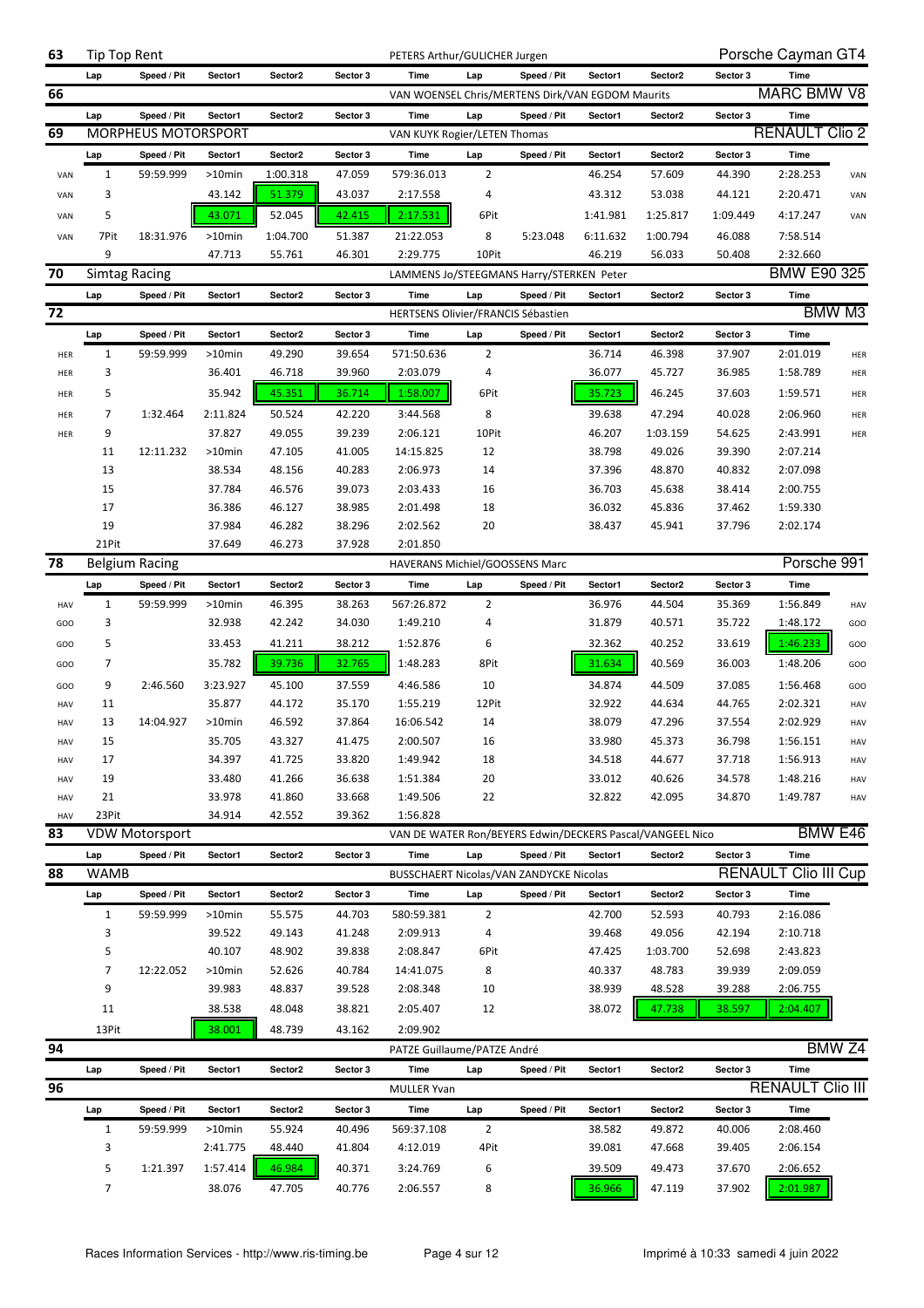|     | 9              |                            | 37.451           | 48.103           | 37.580           | 2:03.134                                                  | 10Pit          |             | 46.758   | 1:03.749 | 53.577   | 2:44.084                      |     |
|-----|----------------|----------------------------|------------------|------------------|------------------|-----------------------------------------------------------|----------------|-------------|----------|----------|----------|-------------------------------|-----|
| 97  |                | <b>Belgium Racing</b>      |                  |                  |                  | <b>WAUTERS Koen/WAUTERS Kris</b>                          |                |             |          |          |          | Porsche 992                   |     |
|     | Lap            | Speed / Pit                | Sector1          | Sector2          | Sector 3         | <b>Time</b>                                               | Lap            | Speed / Pit | Sector1  | Sector2  | Sector 3 | Time                          |     |
| WAU | $\mathbf{1}$   | 59:59.999                  | $>10$ min        | 51.005           | 41.422           | 567:40.957                                                | $\overline{2}$ |             | 39.832   | 47.867   | 39.637   | 2:07.336                      | WAU |
| WAU | 3              |                            | 37.555           | 44.590           | 36.992           | 1:59.137                                                  | 4              |             | 34.186   | 42.338   | 35.616   | 1:52.140                      | WAU |
| WAU | 5              |                            | 33.987           | 42.961           | 35.382           | 1:52.330                                                  | 6              |             | 34.711   | 43.306   | 35.832   | 1:53.849                      | WAU |
| WAU | $\overline{7}$ |                            | 34.193           | 42.540           | 35.510           | 1:52.243                                                  | 8              |             | 34.093   | 41.692   | 35.674   | 1:51.459                      | WAU |
|     |                |                            |                  |                  |                  |                                                           |                |             |          |          |          |                               |     |
| WAU | 9              |                            | 33.376           | 41.825           | 33.720           | 1:48.921                                                  | 10             |             | 32.259   | 40.348   | 35.151   | 1:47.758                      | WAU |
| WAU | 11             |                            | 32.751           | 41.220           | 35.097           | 1:49.068                                                  | 12             |             | 32.359   | 42.218   | 35.104   | 1:49.681                      | WAU |
| WAU | 13Pit          |                            | 33.538           | 40.881           | 40.963           | 1:55.382                                                  | 14             | 14:28.830   | >10min   | 49.160   | 38.905   | 16:43.143                     | WAU |
| WAU | 15             |                            | 38.015           | 47.262           | 37.472           | 2:02.749                                                  | 16             |             | 36.011   | 45.459   | 38.472   | 1:59.942                      | WAU |
| WAU | 17             |                            | 34.732           | 44.881           | 36.550           | 1:56.163                                                  | 18             |             | 33.735   | 42.011   | 34.470   | 1:50.216                      | WAU |
| WAU | 19             |                            | 33.905           | 42.000           | 34.851           | 1:50.756                                                  | 20             |             | 33.957   | 42.857   | 33.851   | 1:50.665                      | WAU |
| WAU | 21             |                            | 34.534           | 41.000           | 34.284           | 1:49.818                                                  | 22             |             | 32.234   | 41.044   | 34.679   | 1:47.957                      | WAU |
| WAU | 23             |                            | 34.917           | 40.482           | 34.703           | 1:50.102                                                  | 24             |             | 33.845   | 42.483   | 33.925   | 1:50.253                      | WAU |
| WAU | 25Pit          |                            | 35.849           | 42.187           | 1:13.991         | 2:32.027                                                  |                |             |          |          |          |                               |     |
| 99  |                |                            |                  |                  |                  | COOMBER Ricky/SIMMONS Mark                                |                |             |          |          |          | <b>HONDA Civic FN2 Type R</b> |     |
|     | Lap            | Speed / Pit                | Sector1          | Sector2          | Sector 3         | <b>Time</b>                                               | Lap            | Speed / Pit | Sector1  | Sector2  | Sector 3 | Time                          |     |
|     | $\mathbf{1}$   | 59:59.999                  | >10min           | 53.709           | 42.240           | 570:40.913                                                | 2              |             | 39.921   | 49.211   | 40.727   | 2:09.859                      |     |
|     | 3Pit           |                            | 38.764           | 48.400           | 40.629           | 2:07.793                                                  | 4              | 4:20.838    | 4:59.049 | 48.174   | 41.780   | 6:29.003                      |     |
|     | 5              |                            | 39.575           | 48.909           | 38.584           | 2:07.068                                                  | 6Pit           |             | 38.381   | 47.377   | 45.619   | 2:11.377                      |     |
|     | 7Pit           | 3:12.662                   | 3:58.538         | 1:02.312         | 53.642           | 5:54.492                                                  | 8              | 14:10.784   | >10min   | 50.211   | 40.242   | 16:21.612                     |     |
|     | 9              |                            | 40.092           | 49.374           | 39.007           | 2:08.473                                                  | 10             |             | 38.696   | 47.283   | 37.851   | 2:03.830                      |     |
|     | 11             |                            | 38.647           | 48.569           | 39.161           | 2:06.377                                                  | 12             |             | 37.525   | 46.973   | 37.773   | 2:02.271                      |     |
|     | 13             |                            | 37.460           | 46.264           | 38.266           | 2:01.990                                                  | 14             |             | 38.041   | 46.190   | 39.142   | 2:03.373                      |     |
|     | 15             |                            | 40.084           | 48.320           | 41.334           | 2:09.738                                                  | 16Pit          |             | 38.115   | 52.956   | 41.725   | 2:12.796                      |     |
| 101 |                |                            |                  |                  |                  |                                                           |                |             |          |          |          | <b>PORSCHE</b>                |     |
|     | Lap            | Speed / Pit                | Sector1          | Sector2          | Sector 3         | Time                                                      | Lap            | Speed / Pit | Sector1  | Sector2  | Sector 3 | Time                          |     |
|     | $\mathbf{1}$   | 59:59.999                  | >10min           | 51.710           | 42.535           | 567:40.099                                                | $\overline{2}$ |             | 42.585   | 49.776   | 42.115   | 2:14.476                      |     |
|     | 3              |                            | 39.082           | 46.991           | 39.269           | 2:05.342                                                  | 4Pit           |             | 36.232   | 44.764   | 38.213   | 1:59.209                      |     |
|     | 5              | 1:29.972                   | 2:07.156         | 46.026           | 37.693           | 3:30.875                                                  | 6              |             | 36.349   | 45.447   | 39.583   | 2:01.379                      |     |
|     | 7              |                            | 36.568           | 45.601           | 37.244           | 1:59.413                                                  | 8              |             | 36.106   | 45.411   | 36.593   | 1:58.110                      |     |
|     | 9              |                            | 36.589           | 44.303           | 37.088           | 1:57.980                                                  | 10Pit          |             | 36.390   | 45.751   | 37.068   | 1:59.209                      |     |
|     | 11Pit          | 2:04.072                   | 2:58.245         | 59.918           | 51.617           | 4:49.780                                                  | 12             | 12:42.885   | >10min   | 47.031   | 40.011   | 14:49.777                     |     |
|     | 13             |                            | 37.072           | 47.426           | 37.902           | 2:02.400                                                  | 14             |             | 37.072   | 44.627   | 38.345   | 2:00.044                      |     |
|     | 15             |                            | 36.789           | 44.492           | 40.507           | 2:01.788                                                  | 16             |             | 37.031   | 43.943   | 37.102   | 1:58.076                      |     |
|     |                |                            |                  |                  |                  |                                                           |                |             |          |          |          |                               |     |
|     | 17             |                            | 37.120           | 44.258           | 36.730           | 1:58.108                                                  | 18             |             | 35.168   | 44.342   | 36.836   | 1:56.346                      |     |
|     | 19             |                            | 35.338           | 44.713           | 38.533           | 1:58.584                                                  | 20             |             | 36.401   | 43.459   | 36.235   | 1:56.095                      |     |
|     | 21             |                            | 35.174           | 44.463           | 36.952           | 1:56.589                                                  | 22             |             | 35.715   | 43.958   | 36.991   | 1:56.664                      |     |
| 102 |                |                            |                  |                  |                  |                                                           |                |             |          |          |          | <b>PORSCHE</b>                |     |
|     | Lap            | Speed / Pit                | Sector1          | Sector2          | Sector 3         | Time                                                      | Lap            | Speed / Pit | Sector1  | Sector2  | Sector 3 | Time                          |     |
|     | $\mathbf{1}$   | 59:59.999                  | >10min           | 51.850           | 44.454           | 567:57.371                                                | 2              |             | 39.177   | 43.227   | 39.710   | 2:02.114                      |     |
|     | 3              |                            | 35.729           | 45.535           | 37.527           | 1:58.791                                                  | 4              |             | 33.184   | 44.374   | 36.232   | 1:53.790                      |     |
|     | 5              |                            | 33.574           | 43.175           | 35.789           | 1:52.538                                                  | 6              |             | 33.693   | 41.645   | 36.356   | 1:51.694                      |     |
|     | 7              |                            | 33.171           | 43.134           | 39.762           | 1:56.067                                                  | 8              |             | 34.996   | 43.502   | 38.664   | 1:57.162                      |     |
|     | 9              |                            | 35.419           | 41.831           | 35.357           | 1:52.607                                                  | 10             |             | 32.630   | 41.366   | 34.231   | 1:48.227                      |     |
|     | 11             |                            | 32.478           | 41.566           | 34.111           | 1:48.155                                                  | 12Pit          |             | 35.402   | 41.605   | 33.535   | 1:50.542                      |     |
|     | 13             | 17:22.792                  | >10min           | 45.701           | 36.432           | 19:25.458                                                 | 14             |             | 35.997   | 47.142   | 36.770   | 1:59.909                      |     |
|     | 15             |                            | 35.508           | 42.903           | 37.207           | 1:55.618                                                  | 16             |             | 34.986   | 42.129   | 34.332   | 1:51.447                      |     |
|     | 17             |                            | 34.048           | 42.474           | 35.441           | 1:51.963                                                  | 18             |             | 34.076   | 44.208   | 35.652   | 1:53.936                      |     |
|     | 19             |                            | 35.718           |                  |                  |                                                           |                |             |          |          |          |                               |     |
|     |                |                            |                  | 42.437           | 39.295           | 1:57.450                                                  | 20             |             | 35.527   | 47.017   | 34.888   | 1:57.432                      |     |
|     | 21<br>23Pit    |                            | 34.984<br>33.734 | 43.521<br>43.446 | 36.757<br>44.818 | 1:55.262<br>2:01.998                                      | 22             |             | 35.796   | 42.747   | 37.235   | 1:55.778                      |     |
| 110 |                | Divoy Racing Team          |                  |                  |                  | HORTULANUS Philippe/HORTULANUS Florence/HORTULANUS Pierre |                |             |          |          |          | <b>RENAULT Clio III</b>       |     |
|     |                |                            |                  |                  |                  |                                                           |                |             |          |          |          |                               |     |
|     | Lap            | Speed / Pit                | Sector1          | Sector2          | Sector 3         | Time                                                      | Lap            | Speed / Pit | Sector1  | Sector2  | Sector 3 | <b>Time</b>                   |     |
| 113 |                | <b>MORPHEUS MOTORSPORT</b> |                  |                  |                  | VAN BELLE Marco/LANNAUX Philippe                          |                |             |          |          |          | <b>HONDA Civic VTi</b>        |     |
|     | Lap            | Speed / Pit                | Sector1          | Sector2          | Sector 3         | Time                                                      | Lap            | Speed / Pit | Sector1  | Sector2  | Sector 3 | <b>Time</b>                   |     |
|     | $\mathbf{1}$   | 59:59.999                  | >10min           | 55.186           | 42.379           | 607:32.705                                                | 2              |             | 42.694   | 52.724   | 41.132   | 2:16.550                      |     |
|     | 3Pit           |                            | 41.966           | 52.452           | 41.381           | 2:15.799                                                  | 4              | 2:47.188    | 3:30.707 | 54.657   | 44.826   | 5:10.190                      |     |
|     | 5              |                            | 43.687           | 53.077           | 42.589           | 2:19.353                                                  | 6              |             | 41.952   | 52.447   | 41.449   | 2:15.848                      |     |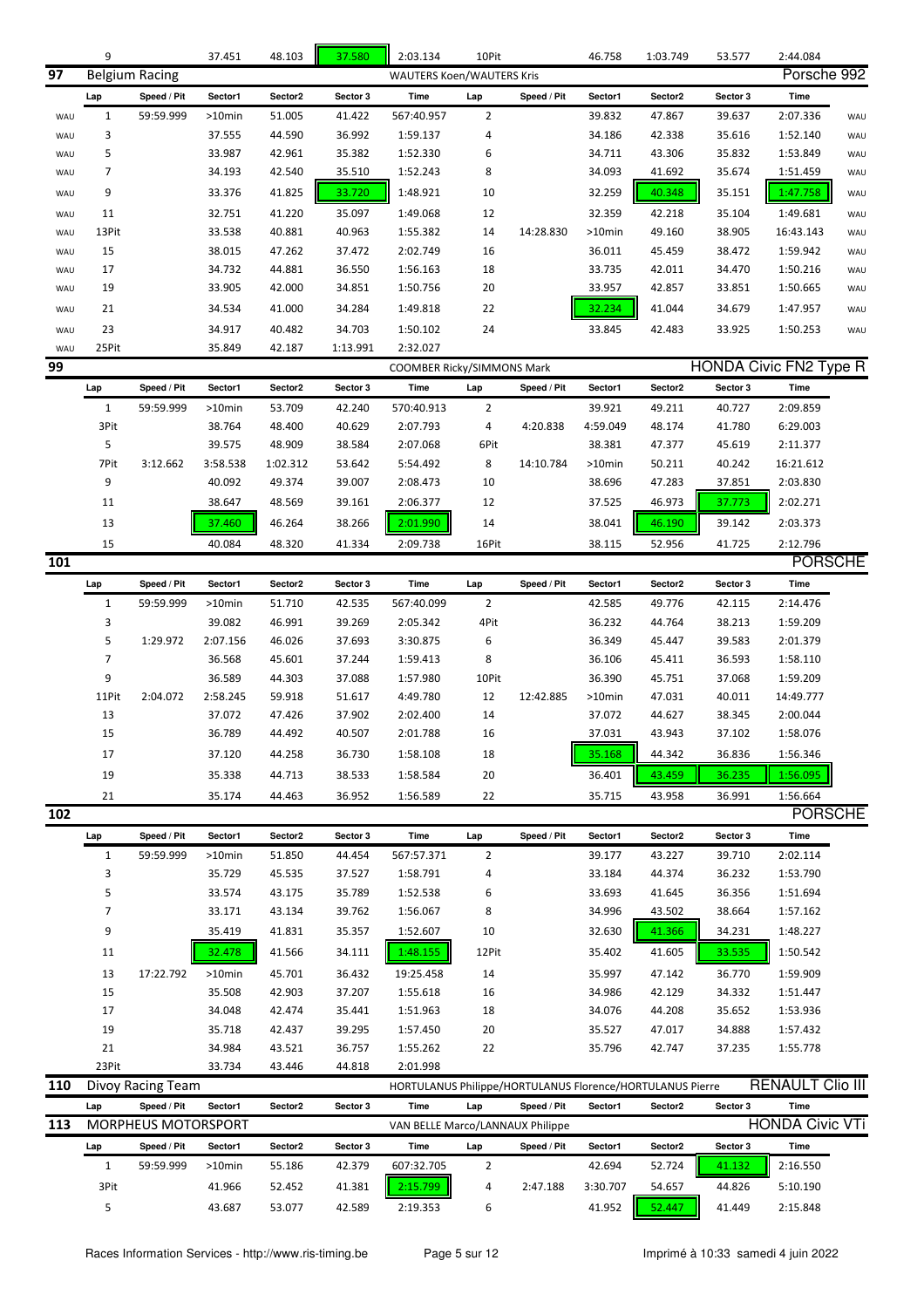|            | $\overline{7}$     |                         | 43.171           | 53.162           | 42.062           | 2:18.395                                                 | 8              |             | 41.340           | 53.203                                                          | 41.538           | 2:16.081             |            |
|------------|--------------------|-------------------------|------------------|------------------|------------------|----------------------------------------------------------|----------------|-------------|------------------|-----------------------------------------------------------------|------------------|----------------------|------------|
| 114        |                    | <b>Clubsport Racing</b> |                  |                  |                  | VANDEWALLE Philip/AERTS Olivier/VANHENGEL Bram           |                |             |                  |                                                                 |                  | <b>VW Fun Cup</b>    |            |
|            | Lap                | Speed / Pit             | Sector1          | Sector2          | Sector 3         | Time                                                     | Lap            | Speed / Pit | Sector1          | Sector2                                                         | Sector 3         | <b>Time</b>          |            |
| VAN        | $\mathbf{1}$       | 59:59.999               | >10min           | 53.301           | 41.376           | 568:47.653                                               | $\overline{2}$ |             | 40.650           | 51.063                                                          | 40.371           | 2:12.084             | VAN        |
| VAN        | 3                  |                         | 41.714           | 50.534           | 41.197           | 2:13.445                                                 | 4              |             | 41.305           | 50.772                                                          | 40.599           | 2:12.676             | VAN        |
| VAN        | 5                  |                         | 40.603           | 50.797           | 40.453           | 2:11.853                                                 | 6              |             | 40.441           | 50.480                                                          | 39.954           | 2:10.875             | VAN        |
| VAN        | 7Pit               |                         | 40.213           | 50.423           | 41.179           | 2:11.815                                                 | 8              | 2:39.360    | 3:18.108         | 49.845                                                          | 41.589           | 4:49.542             | VAN        |
| VAN        | 9                  |                         | 41.390           | 50.473           | 40.673           | 2:12.536                                                 | 10Pit          |             | 49.337           | 58.745                                                          | 56.877           | 2:44.959             | VAN        |
|            | 11                 | 12:48.063               | >10min           | 51.933           | 40.996           | 14:58.433                                                | 12             |             | 41.203           | 49.532                                                          | 41.398           | 2:12.133             |            |
|            | 13                 |                         | 40.566           | 49.410           | 41.119           | 2:11.095                                                 | 14             |             | 40.019           | 50.051                                                          | 39.653           | 2:09.723             |            |
|            | 15                 |                         | 39.975           | 48.792           | 39.202           | 2:07.969                                                 | 16             |             | 39.747           | 49.259                                                          | 39.327           | 2:08.333             |            |
|            | 17                 |                         | 39.512           | 49.480           | 42.363           | 2:11.355                                                 | 18             |             | 39.890           | 48.800                                                          | 40.347           | 2:09.037             |            |
|            | 19                 |                         | 39.959           | 48.925           | 39.983           | 2:08.867                                                 | 20             |             | 39.719           | 49.709                                                          | 40.072           | 2:09.500             |            |
| 127        |                    |                         |                  |                  |                  | DE BOECK Eric/PEIGNEUR Jean-Luc                          |                |             |                  | <b>SEAT</b>                                                     |                  | Leon Super Copa MK2  |            |
|            |                    |                         |                  |                  |                  |                                                          |                |             |                  |                                                                 |                  |                      |            |
|            | Lap                | Speed / Pit             | Sector1          | Sector2          | Sector 3         | Time                                                     | Lap            | Speed / Pit | Sector1          | Sector2                                                         | Sector 3         | <b>Time</b>          |            |
| 153        |                    |                         |                  |                  |                  | FRANKEN Christian/DE CONINCK Alain/LIBBRECHT Vincent     |                |             |                  |                                                                 |                  | <b>HONDA Type R</b>  |            |
|            | Lap                | Speed / Pit             | Sector1          | Sector2          | Sector 3         | Time                                                     | Lap            | Speed / Pit | Sector1          | Sector2                                                         | Sector 3         | Time                 |            |
| 199        | <b>DRM Credeco</b> |                         |                  |                  |                  | DENIS Quentin/VAN DOOREN Florian/SCHEIN Julien           |                |             |                  |                                                                 |                  | <b>VW Fun Cup</b>    |            |
|            | Lap                | Speed / Pit             | Sector1          | Sector2          | Sector 3         | Time                                                     | Lap            | Speed / Pit | Sector1          | Sector2                                                         | Sector 3         | <b>Time</b>          |            |
| VAN        | $\mathbf{1}$       | 59:59.999               | >10min           | 50.470           | 40.329           | 575:52.387                                               | $\overline{2}$ |             | 39.716           | 48.751                                                          | 38.915           | 2:07.382             | VAN        |
| VAN        | 3                  |                         | 38.685           | 48.110           | 38.658           | 2:05.453                                                 | 4              |             | 38.765           | 47.413                                                          | 38.682           | 2:04.860             | VAN        |
| VAN        | 5                  |                         | 38.694           | 48.473           | 38.496           | 2:05.663                                                 | 6              |             | 38.657           | 47.658                                                          | 38.582           | 2:04.897             | VAN        |
| VAN        | 7                  |                         | 40.097           | 48.982           | 38.816           | 2:07.895                                                 | 8Pit           |             | 38.640           | 48.612                                                          | 44.488           | 2:11.740             | VAN        |
|            | 9                  | 13:50.950               | >10min           | 48.894           | 39.956           | 15:57.624                                                | 10             |             | 40.027           | 47.981                                                          | 39.519           | 2:07.527             |            |
|            | 11                 |                         | 39.000           | 48.304           | 39.488           | 2:06.792                                                 | 12             |             | 38.519           | 50.155                                                          | 38.804           | 2:07.478             |            |
|            | 13                 |                         | 38.277           | 47.536           | 38.667           | 2:04.480                                                 | 14Pit          |             | 39.088           | 49.130                                                          | 37.942           | 2:06.160             |            |
|            | 15                 | 1:26.360                | 2:05.609         | 54.277           | 38.999           | 3:38.885                                                 | 16             |             | 38.791           | 47.354                                                          | 38.601           | 2:04.746             |            |
|            | 17                 |                         | 38.838           | 47.580           | 38.593           | 2:05.011                                                 | 18Pit          |             | 39.496           | 48.935                                                          | 39.420           | 2:07.851             |            |
| 202        |                    | Russel Racing by NGT    |                  |                  |                  |                                                          |                |             |                  | THIERS Hans/THIERS Frank/VAN HOOYDONCK Jeffrey/CORTEN Christoff |                  | Porsche 992          |            |
|            | Lap                | Speed / Pit             | Sector1          | Sector2          | Sector 3         | Time                                                     | Lap            | Speed / Pit | Sector1          | Sector2                                                         | Sector 3         | <b>Time</b>          |            |
|            |                    |                         |                  |                  |                  |                                                          |                |             |                  |                                                                 |                  |                      |            |
|            |                    |                         |                  |                  |                  |                                                          |                |             |                  |                                                                 |                  |                      |            |
| 211        | PK Carsport        |                         |                  |                  |                  | <b>GUELINCKX Peter/LONGIN Bert/LONGIN Stienes</b>        |                |             |                  |                                                                 |                  |                      | Audi GT2   |
|            | Lap                | Speed / Pit             | Sector1          | Sector2          | Sector 3         | Time                                                     | Lap            | Speed / Pit | Sector1          | Sector2                                                         | Sector 3         | Time                 |            |
| LON        | $\mathbf{1}$       | 59:59.999               | >10min           | 50.229           | 38.949           | 567:24.078                                               | $\overline{2}$ |             | 37.371           | 45.511                                                          | 36.527           | 1:59.409             | LON        |
| LON        | 3                  |                         | 32.369           | 42.039           | 33.676           | 1:48.084                                                 | 4              |             | 32.084           | 41.253                                                          | 35.990           | 1:49.327             | LON        |
| LON        | 5Pit               |                         | 32.922           | 41.602           | 35.414           | 1:49.938                                                 | 6              | 1:34.745    | 2:04.435         | 39.063                                                          | 33.609           | 3:17.107             | LON        |
| LON        | $\overline{7}$     |                         | 32.023           | 38.771           | 33.015           | 1:43.809                                                 | 8              |             | 32.059           | 40.884                                                          | 33.773           | 1:46.716             | LON        |
| LON        | 9Pit               |                         | 30.676           | 45.993           | 34.725           | 1:51.394                                                 | 10             | 21:08.391   | >10min           | 47.514                                                          | 43.199           | 23:14.804            | GUE        |
| GUE        | 11                 |                         | 35.735           | 49.371           | 37.044           | 2:02.150                                                 | 12             |             | 35.825           | 46.145                                                          | 38.097           | 2:00.067             | GUE        |
| GUE        | 13                 |                         | 33.542           | 41.113           | 35.033           | 1:49.688                                                 | 14             |             | 32.670           | 41.015                                                          | 35.844           | 1:49.529             | GUE        |
| GUE        | 15                 |                         | 31.981           | 40.862           | 34.421           | 1:47.264                                                 | 16             |             | 32.457           | 40.344                                                          | 33.053           | 1:45.854             | GUE        |
| GUE        | 17                 |                         | 31.559           | 41.969           | 36.135           | 1:49.663                                                 | 18             |             | 34.933           | 43.872                                                          | 35.431           | 1:54.236             | GUE        |
| GUE        | 19                 |                         | 33.669           | 40.578           | 34.769           | 1:49.016                                                 | 20             |             | 31.522           | 40.303                                                          | 36.125           | 1:47.950             | GUE        |
| GUE        | 21Pit              |                         | 34.615           | 40.140           | 37.736           | 1:52.491                                                 |                |             |                  |                                                                 |                  |                      |            |
| 217        |                    | <b>Clubsport Racing</b> |                  |                  |                  | PEETERS Tim/LISMONT Matisse/CUSTERS Bart/VAN DE VEN Jeff |                |             |                  |                                                                 |                  | <b>VW Fun Cup</b>    |            |
|            | Lap                | Speed / Pit             | Sector1          | Sector2          | Sector 3         | Time                                                     | Lap            | Speed / Pit | Sector1          | Sector2                                                         | Sector 3         | Time                 |            |
| PEE        | $\mathbf{1}$       | 59:59.999               | >10min           | 58.391           | 44.282           | 569:44.527                                               | $\overline{2}$ |             | 44.796           | 56.490                                                          | 42.380           | 2:23.666             | PEE        |
| PEE        | 3                  |                         | 41.652           | 51.485           | 41.332           | 2:14.469                                                 | 4              |             | 40.726           | 52.419                                                          | 42.290           | 2:15.435             | PEE        |
| PEE        | 5                  |                         | 40.872           | 49.870           | 40.540           | 2:11.282                                                 | 6              |             | 40.477           | 49.917                                                          | 40.777           | 2:11.171             | PEE        |
| PEE        | $\overline{7}$     |                         | 41.212           | 50.510           | 41.027           | 2:12.749                                                 | 8              |             | 40.175           | 50.163                                                          | 41.000           | 2:11.338             | PEE        |
| PEE        | 9Pit               |                         | 40.171           | 50.732           | 40.729           | 2:11.632                                                 | 10Pit          | 1:59.239    | 2:53.433         | 1:03.505                                                        | 51.187           | 4:48.125             |            |
| PEE        | 11                 | 12:17.953               | >10min           | 51.741           | 43.590           | 14:32.727                                                | 12             |             | 43.929           | 52.523                                                          | 41.698           | 2:18.150             | PEE        |
|            | 13                 |                         | 42.751           | 52.356           | 41.171           | 2:16.278                                                 | 14Pit          |             | 42.269           | 51.015                                                          | 40.673           | 2:13.957             |            |
|            | 15                 | 1:38.630                | 2:31.186         | 51.553           | 40.992           | 4:03.731                                                 | 16             |             | 40.419           | 49.640                                                          | 40.787           | 2:10.846             |            |
|            |                    |                         |                  |                  |                  |                                                          |                |             |                  |                                                                 |                  |                      |            |
|            | 17                 |                         | 40.666           | 49.909           | 40.438           | 2:11.013                                                 | 18             |             | 40.988           | 50.425                                                          | 40.190           | 2:11.603             |            |
|            | 19                 |                         | 40.500           | 49.817           | 40.277           | 2:10.594                                                 |                |             |                  |                                                                 |                  |                      |            |
| 254        |                    | <b>VFC-DPW Racing</b>   |                  |                  |                  | SNEPPE Davy/CLAEYS Steve/LESCROART Michiel               |                |             |                  |                                                                 |                  | <b>VW Fun Cup</b>    |            |
|            | Lap                | Speed / Pit             | Sector1          | Sector2          | Sector 3         | Time                                                     | Lap            | Speed / Pit | Sector1          | Sector2                                                         | Sector 3         | Time                 |            |
| CLA        | $\mathbf{1}$       | 59:59.999               | >10min           | 54.989           | 45.630           | 567:28.290                                               | $\overline{2}$ |             | 44.705           | 54.416                                                          | 48.145           | 2:27.266             | <b>CLA</b> |
| CLA<br>CLA | 3<br>5             |                         | 42.673<br>41.986 | 53.034<br>53.219 | 44.251<br>42.026 | 2:19.958<br>2:17.231                                     | 4<br>6         |             | 42.402<br>43.389 | 52.508<br>52.910                                                | 42.935<br>42.353 | 2:17.845<br>2:18.652 | CLA<br>CLA |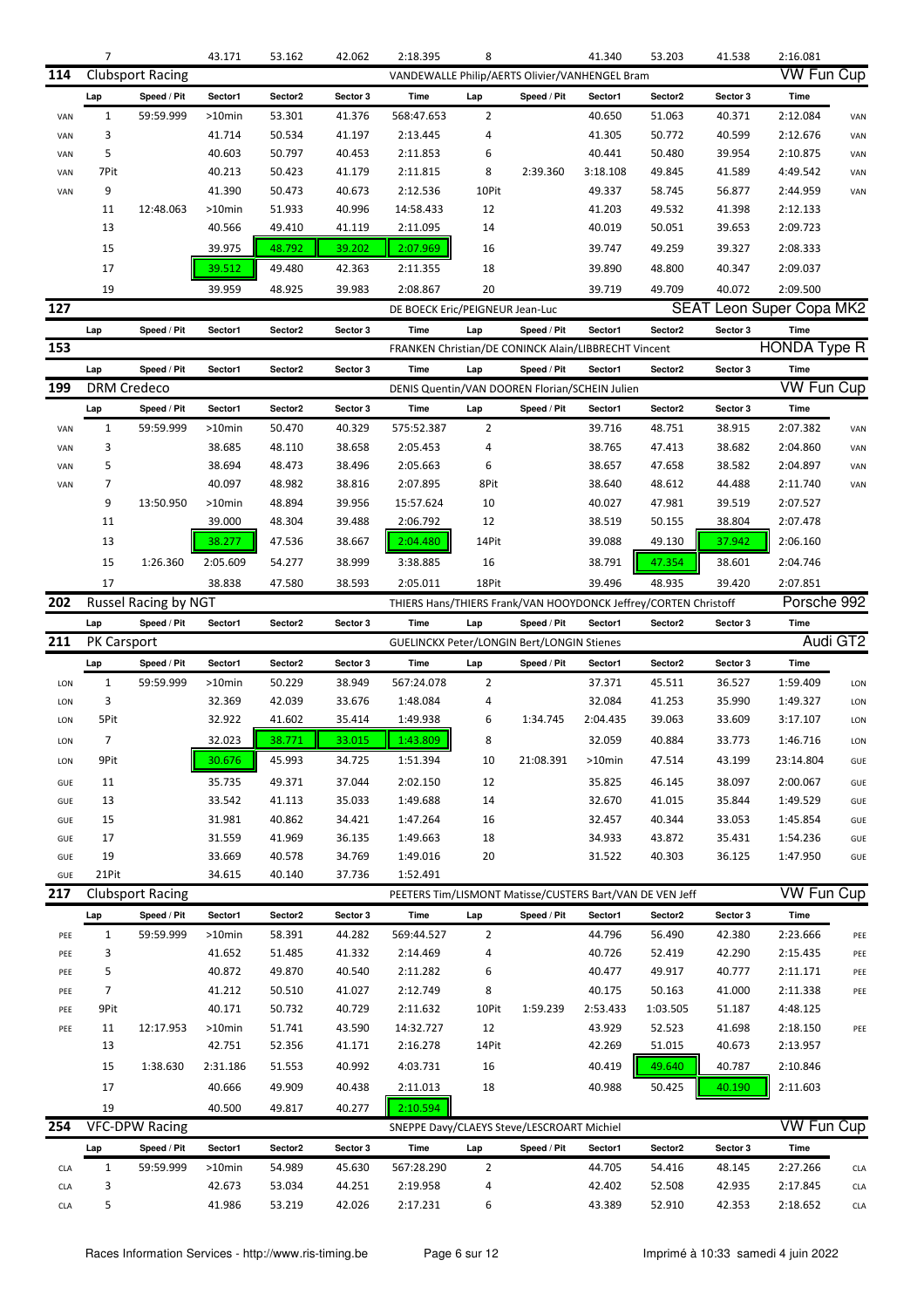| <b>CLA</b> | 7Pit         |                           | 42.274                        | 53.967           | 43.794   | 2:20.035                                        | 8              | 2:16.229    | 3:07.584 | 55.910                                                           | 44.533   | 4:48.027             | <b>CLA</b> |
|------------|--------------|---------------------------|-------------------------------|------------------|----------|-------------------------------------------------|----------------|-------------|----------|------------------------------------------------------------------|----------|----------------------|------------|
| <b>CLA</b> | 9            |                           | 44.272                        | 53.111           | 42.281   | 2:19.664                                        | 10Pit          |             | 44.388   | 53.557                                                           | 46.213   | 2:24.158             | <b>CLA</b> |
|            |              |                           |                               |                  |          |                                                 |                |             |          |                                                                  |          |                      |            |
| SNE        | 11           | 13:15.487                 | >10min                        | 52.376           | 40.981   | 15:29.571                                       | 12             |             | 42.422   | 52.232                                                           | 43.082   | 2:17.736             | SNE        |
| SNE        | 13           |                           | 41.945                        | 53.030           | 45.221   | 2:20.196                                        | 14Pit          |             | 41.838   | 51.409                                                           | 41.862   | 2:15.109             | SNE        |
| LES        | 15           | 1:06.753                  | 1:50.484                      | 53.792           | 46.858   | 3:31.134                                        | 16             |             | 45.445   | 54.995                                                           | 44.003   | 2:24.443             |            |
|            | 17           |                           | 43.745                        | 53.337           | 45.328   | 2:22.410                                        | 18             |             | 42.510   | 53.929                                                           | 43.177   | 2:19.616             |            |
|            | 19           |                           | 42.835                        | 53.685           | 42.770   | 2:19.290                                        |                |             |          |                                                                  |          |                      |            |
| 260        |              |                           | Mc Donalds Racing by Comtoyou |                  |          |                                                 |                |             |          | BOUILLON Francois/DETAVERNIER Angélique/VERVISCH Frédéric        |          | <b>VW Fun Cup</b>    |            |
|            | Lap          | Speed / Pit               | Sector1                       | Sector2          | Sector 3 | Time                                            | Lap            | Speed / Pit | Sector1  | Sector2                                                          | Sector 3 | Time                 |            |
| BOU        | $\mathbf{1}$ | 59:59.999                 | >10min                        | 58.344           | 47.549   | 568:17.827                                      | 2              |             | 45.941   | 52.331                                                           | 41.295   | 2:19.567             | <b>BOU</b> |
| <b>BOU</b> | 3Pit         |                           | 41.573                        | 51.016           | 42.311   | 2:14.900                                        | 4              | 1:35.657    | 2:14.285 | 51.312                                                           | 42.348   | 3:47.945             |            |
|            |              |                           |                               |                  |          |                                                 |                |             |          |                                                                  |          |                      |            |
|            | 5            |                           | 1:07.427                      | 51.893           | 41.656   | 2:40.976                                        | 6              |             | 41.843   | 52.027                                                           | 42.944   | 2:16.814             |            |
|            | 7            |                           | 41.805                        | 53.045           | 41.104   | 2:15.954                                        | 8              |             | 40.609   | 50.920                                                           | 40.703   | 2:12.232             |            |
|            | 9Pit         |                           | 41.344                        | 51.180           | 43.186   | 2:15.710                                        | 10             | 15:29.176   | >10min   | 50.563                                                           | 40.169   | 17:50.066            | DET        |
| DET        | 11           |                           | 41.865                        | 49.084           | 41.109   | 2:12.058                                        | 12             |             | 40.356   | 48.679                                                           | 39.997   | 2:09.032             |            |
|            | 13           |                           | 39.728                        | 48.997           | 41.331   | 2:10.056                                        | 14             |             | 39.631   | 48.157                                                           | 39.825   | 2:07.613             |            |
|            | 15           |                           | 39.379                        | 48.323           | 39.924   | 2:07.626                                        | 16             |             | 39.428   | 48.210                                                           | 40.612   | 2:08.250             |            |
|            | 17           |                           | 39.186                        | 48.094           | 39.247   | 2:06.527                                        | 18             |             | 39.802   | 48.762                                                           | 39.599   | 2:08.163             |            |
|            | 19           |                           | 39.309                        | 48.320           | 40.371   | 2:08.000                                        | 20Pit          |             | 39.101   | 48.082                                                           | 50.919   | 2:18.102             |            |
| 278        |              | Acome Racing by AP        |                               |                  |          | NAVA Manu/DOUTREPONT David/MARECHAL Olivier     |                |             |          |                                                                  |          | <b>VW Fun Cup</b>    |            |
|            | Lap          | Speed / Pit               | Sector1                       | Sector2          | Sector 3 | Time                                            | Lap            | Speed / Pit | Sector1  | Sector2                                                          | Sector 3 | Time                 |            |
| 280        |              | Socardenne Milo           |                               |                  |          | CAPRASSE Kevin/DONNIACUO Lorenzo/VAN IMPE Timo  |                |             |          |                                                                  |          | <b>VW Fun Cup</b>    |            |
|            |              |                           |                               |                  |          | Time                                            |                |             | Sector1  |                                                                  |          | Time                 |            |
|            | Lap          | Speed / Pit               | Sector1                       | Sector2          | Sector 3 |                                                 | Lap            | Speed / Pit |          | Sector2                                                          | Sector 3 | <b>VW Fun Cup</b>    |            |
| 283        | Allure Team  |                           |                               |                  |          |                                                 |                |             |          | DOMINGUES Carine/CROCI Philippe/DOMINGUES Jorge/DE MIGUEL Julien |          |                      |            |
|            | Lap          | Speed / Pit               | Sector1                       | Sector2          | Sector 3 | Time                                            | Lap            | Speed / Pit | Sector1  | Sector2                                                          | Sector 3 | Time                 |            |
|            | $\mathbf{1}$ | 59:59.999                 | $>10$ min                     | 1:00.544         | 46.936   | 568:25.650                                      | 2              |             | 42.753   | 51.781                                                           | 41.669   | 2:16.203             |            |
|            | 3Pit         |                           | 40.001                        | 49.785           | 43.986   | 2:13.772                                        | 4              | 2:54.356    | 3:37.030 | 49.976                                                           | 41.651   | 5:08.657             |            |
|            | 5            |                           | 39.396                        | 49.324           | 39.239   | 2:07.959                                        | 6              |             | 39.147   | 49.322                                                           | 39.312   | 2:07.781             |            |
|            | 7            |                           | 39.114                        | 49.059           | 39.630   | 2:07.803                                        | 8Pit           |             | 39.214   | 49.676                                                           | 43.022   | 2:11.912             |            |
|            | 9Pit         | 17:38.680                 | >10min                        | 54.540           | 45.139   | 20:03.086                                       | 10             | 1:19.957    | 2:03.051 | 52.544                                                           | 42.265   | 3:37.860             |            |
|            | 11           |                           | 41.737                        | 52.035           | 41.200   | 2:14.972                                        | 12             |             | 40.800   | 50.666                                                           | 40.768   | 2:12.234             |            |
|            | 13           |                           | 40.281                        | 50.144           | 40.920   | 2:11.345                                        | 14             |             | 40.159   | 49.781                                                           | 42.215   | 2:12.155             |            |
|            |              |                           |                               |                  |          |                                                 |                |             |          |                                                                  |          |                      |            |
|            | 15<br>17     |                           | 39.963                        | 50.242<br>50.785 | 41.176   | 2:11.381                                        | 16<br>18Pit    |             | 40.174   | 50.027                                                           | 41.696   | 2:11.897             |            |
|            |              |                           | 39.854                        |                  | 40.860   | 2:11.499                                        |                |             | 40.027   | 50.402                                                           | 1:31.994 | 3:02.423             |            |
| 284        |              |                           | Standwork by AC Motorsport    |                  |          | TBA/QUEDE Arnaud                                |                |             |          |                                                                  |          | VW Fun Cup           |            |
|            | Lap          | Speed / Pit               | Sector1                       | Sector2          | Sector 3 | Time                                            | Lap            | Speed / Pit | Sector1  | Sector2                                                          | Sector 3 | Time                 |            |
| QUE        | $\mathbf{1}$ | 59:59.999                 | $>10$ min                     | 1:04.189         | 46.166   | 568:30.775                                      | $\overline{2}$ |             | 42.900   | 54.018                                                           | 41.415   | 2:18.333             | QUE        |
| QUE        | 3            |                           | 40.677                        | 49.942           | 40.878   | 2:11.497                                        | 4Pit           |             | 39.890   | 50.115                                                           | 41.221   | 2:11.226             | QUE        |
|            | 5Pit         | 12:05.521                 | >10min                        | 51.663           | 40.657   | 14:19.353                                       | 6              | 14:38.736   | >10min   | 50.533                                                           | 41.856   | 16:50.659            | QUE        |
| QUE        | 7            |                           | 42.411                        | 51.012           | 42.483   | 2:15.906                                        | 8              |             | 41.832   | 52.802                                                           | 42.724   | 2:17.358             |            |
|            | 9            |                           | 40.997                        | 50.194           | 42.010   | 2:13.201                                        | 10             |             | 40.534   | 50.066                                                           | 39.857   | 2:10.457             |            |
|            | 11           |                           | 39.922                        | 49.316           |          | 2:09.488                                        |                |             | 40.834   | 49.344                                                           | 40.084   |                      |            |
|            |              |                           |                               |                  | 40.250   |                                                 | 12             |             |          |                                                                  |          | 2:10.262             |            |
|            | 13Pit        |                           | 40.505                        | 51.580           | 41.080   | 2:13.165                                        |                |             |          |                                                                  |          |                      |            |
| 288        |              | <b>TCL Motorsport</b>     |                               |                  |          | TERCLAVERS Gary/TERCLAVERS Kenny/ZAENEN Lars    |                |             |          |                                                                  |          | <b>BMW M2 CS Cup</b> |            |
|            | Lap          | Speed / Pit               | Sector1                       | Sector2          | Sector 3 | Time                                            | Lap            | Speed / Pit | Sector1  | Sector2                                                          | Sector 3 | Time                 |            |
| 290        |              | Herock By Comtoyou Racing |                               |                  |          | VAN LAERE Laurent/FERRARI Enzo/DE COCK Benjamin |                |             |          |                                                                  |          | <b>VW Fun Cup</b>    |            |
|            | Lap          | Speed / Pit               | Sector1                       | Sector2          | Sector 3 | Time                                            | Lap            | Speed / Pit | Sector1  | Sector2                                                          | Sector 3 | Time                 |            |
| FER        | $\mathbf{1}$ | 59:59.999                 | >10min                        | 55.936           | 46.139   | 571:56.674                                      | $\overline{2}$ |             | 42.175   | 53.708                                                           | 40.412   | 2:16.295             | FER        |
| FER        | 3            |                           | 41.403                        | 49.540           | 39.950   | 2:10.893                                        | 4              |             | 39.681   | 48.573                                                           | 38.730   | 2:06.984             | FER        |
| FER        | 5            |                           | 38.773                        | 49.893           | 39.015   | 2:07.681                                        | 6Pit           |             | 39.110   | 48.432                                                           | 38.253   | 2:05.795             | FER        |
|            | 7            | 2:57.504                  | 3:39.500                      | 48.971           | 39.935   | 5:08.406                                        | 8              |             | 38.862   | 47.892                                                           | 39.072   | 2:05.826             |            |
| FER        |              |                           |                               |                  |          |                                                 |                |             |          |                                                                  |          |                      | FER        |
| FER        | 9Pit         |                           | 49.505                        | 1:08.648         | 58.319   | 2:56.472                                        | 10             | 11:17.864   | >10min   | 49.055                                                           | 39.429   | 13:23.419            | FER        |
| FER        | 11           |                           | 39.077                        | 48.112           | 38.678   | 2:05.867                                        | 12             |             | 38.782   | 48.138                                                           | 39.584   | 2:06.504             | FER        |
| FER        | 13Pit        |                           | 39.242                        | 47.842           | 39.212   | 2:06.296                                        | 14             | 4:11.814    | 4:51.888 | 47.789                                                           | 39.064   | 6:18.741             |            |
|            | 15           |                           | 38.725                        | 47.896           | 43.625   | 2:10.246                                        | 16             |             | 39.860   | 47.688                                                           | 39.132   | 2:06.680             |            |
|            | 17           |                           | 39.196                        | 48.212           | 38.625   | 2:06.033                                        | 18Pit          |             | 40.175   | 50.939                                                           | 43.073   | 2:14.187             |            |
| 291        |              | PVT With Allure           |                               |                  |          | VAUTERIN Thomas/VERVISCH Gilles/VERHAEREN Nygel |                |             |          |                                                                  |          | VW Fun Cup           |            |
|            | Lap          | Speed / Pit               | Sector1                       | Sector2          | Sector 3 | Time                                            |                | Speed / Pit |          |                                                                  |          |                      |            |
|            |              |                           |                               |                  |          |                                                 | Lap            |             | Sector1  | Sector2                                                          | Sector 3 | Time                 |            |
| VER        | $\mathbf{1}$ | 59:59.999                 | $>10$ min                     | 52.241           | 42.946   | 569:54.154                                      | $\overline{2}$ |             | 42.248   | 50.315                                                           | 41.803   | 2:14.366             | VER        |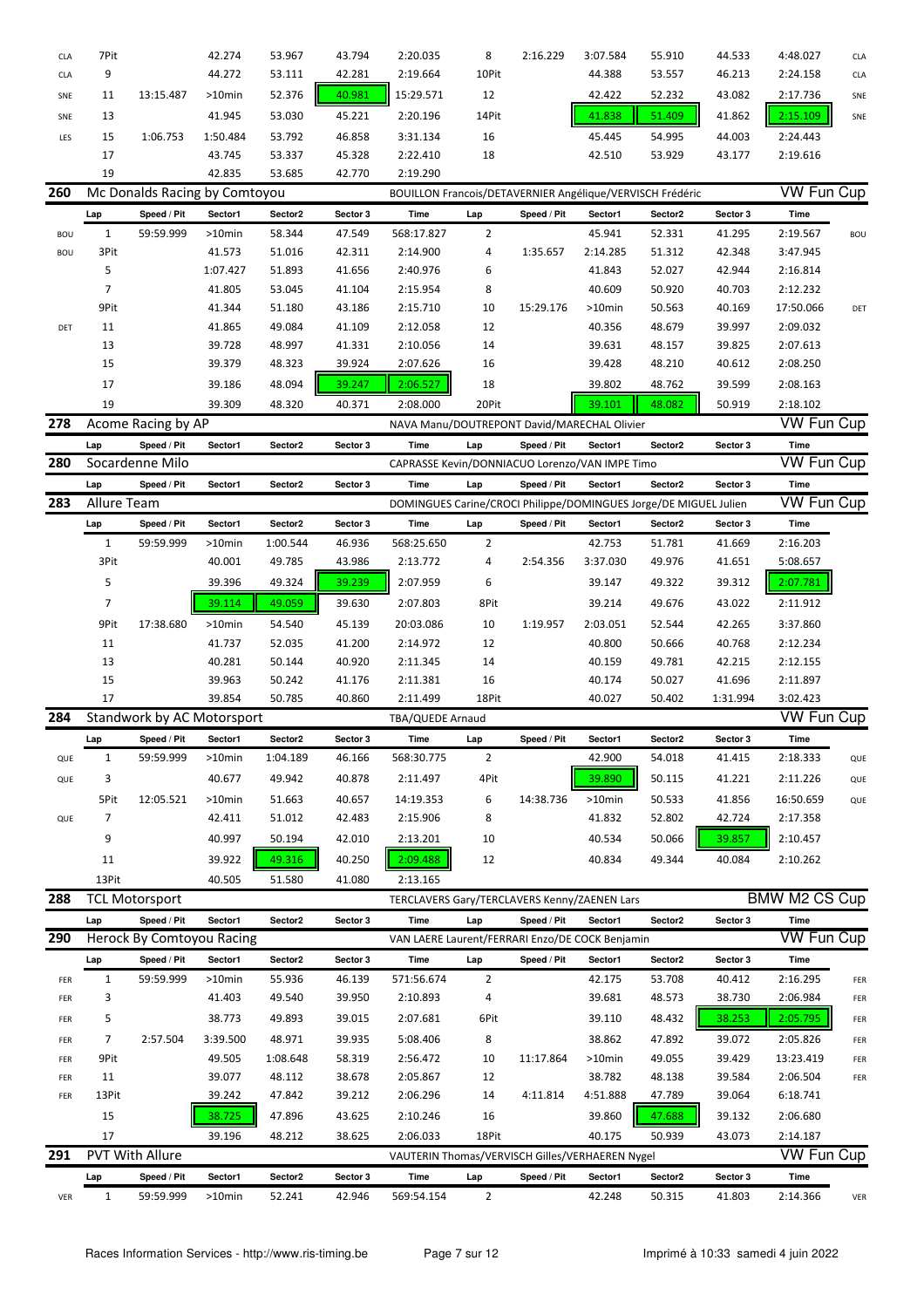| VER             | 3                    |                                | 41.493            | 49.619            | 39.765             | 2:10.877                                                       | 4Pit                  |             | 40.297            | 49.919            | 39.306             | 2:09.522                  | VER                      |
|-----------------|----------------------|--------------------------------|-------------------|-------------------|--------------------|----------------------------------------------------------------|-----------------------|-------------|-------------------|-------------------|--------------------|---------------------------|--------------------------|
| VER             | 5                    | 6:04.966                       | 7:05.509          | 51.018            | 43.097             | 8:39.624                                                       | 6                     |             | 43.165            | 50.137            | 42.461             | 2:15.763                  | VER                      |
| VER             | 7                    |                                | 42.984            | 50.403            | 42.312             | 2:15.699                                                       | 8Pit                  |             | 1:04.357          | 1:07.845          | 51.015             | 3:03.217                  | VER                      |
| VAU             | 9                    | 11:53.361                      | >10min            | 49.211            | 39.745             | 14:03.102                                                      | 10                    |             | 40.861            | 48.364            | 38.937             | 2:08.162                  | VAU                      |
| VAU             | 11                   |                                | 39.706            | 49.533            | 39.980             | 2:09.219                                                       | 12Pit                 |             | 39.562            | 48.224            | 39.105             | 2:06.891                  | VAU                      |
|                 | 13                   | 1:25.462                       | 2:04.655          | 49.186            | 40.032             | 3:33.873                                                       | 14                    |             | 39.992            | 49.147            | 39.748             | 2:08.887                  |                          |
|                 | 15                   |                                | 39.656            | 48.299            | 41.110             | 2:09.065                                                       | 16                    |             | 39.748            | 48.745            | 42.840             | 2:11.333                  |                          |
|                 | 17                   |                                |                   |                   |                    |                                                                |                       |             |                   |                   |                    |                           |                          |
| 299             |                      | <b>Belgium Racing</b>          | 39.099            | 49.330            | 41.074             | 2:09.503                                                       | 18Pit                 |             | 39.891            | 48.986            | 44.531             | 2:13.408<br>Porsche 992   |                          |
|                 |                      |                                |                   |                   |                    | DERDAELE Dylan/COOL Michael                                    |                       |             |                   |                   |                    |                           |                          |
|                 | Lap                  | Speed / Pit                    | Sector1           | Sector2           | Sector 3           | Time                                                           | Lap                   | Speed / Pit | Sector1           | Sector2           | Sector 3           | Time                      |                          |
| DER             | 1Pit                 | 59:59.999                      | >10min            | 51.044            | 42.703             | 568:05.594                                                     | $\overline{2}$        | 16.727      | 51.900            | 45.000            | 35.253             | 2:12.153                  | DER                      |
| DER             | 3                    |                                | 34.518            | 42.171            | 35.377             | 1:52.066                                                       | 4                     |             | 32.775            | 41.294            | 34.827             | 1:48.896                  | DER                      |
| DER             | 5                    |                                | 34.411            | 41.709            | 36.922             | 1:53.042                                                       | 6                     |             | 32.219            | 40.423            | 33.466             | 1:46.108                  | DER                      |
| DER             | 7                    |                                | 31.970            | 40.648            | 34.831             | 1:47.449                                                       | 8                     |             | 32.090            | 40.430            | 33.483             | 1:46.003                  | DER                      |
| DER             | 9                    |                                | 31.549            | 39.767            | 33.011             | 1:44.327                                                       | 10                    |             | 31.314            | 40.177            | 32.432             | 1:43.923                  | DER                      |
| DER             | 11                   |                                | 31.849            | 43.049            | 33.325             | 1:48.223                                                       | 12                    |             | 31.058            | 40.836            | 34.645             | 1:46.539                  | DER                      |
| DER             | 13                   |                                | 32.748            | 39.691            | 33.474             | 1:45.913                                                       | 14Pit                 |             | 46.831            | 59.818            | 48.611             | 2:35.260                  | DER                      |
| COO             | 15                   | 12:18.494                      | >10min            | 43.917            | 36.115             | 14:19.056                                                      | 16                    |             | 36.547            | 44.422            | 36.028             | 1:56.997                  | COO                      |
| CO <sub>O</sub> | 17                   |                                | 35.066            | 45.225            | 35.495             | 1:55.786                                                       | 18                    |             | 33.647            | 41.337            | 35.370             | 1:50.354                  | COO                      |
| COO             | 19                   |                                | 33.973            | 41.730            | 36.719             | 1:52.422                                                       | 20                    |             | 32.836            | 41.451            | 33.838             | 1:48.125                  | COO                      |
| COO             | 21                   |                                | 32.550            | 42.304            | 34.549             | 1:49.403                                                       | 22                    |             | 32.238            | 41.419            | 34.437             | 1:48.094                  | COO                      |
| COO             | 23                   |                                | 32.645            | 42.612            | 35.283             | 1:50.540                                                       | 24                    |             | 35.566            | 40.390            | 35.956             | 1:51.912                  | COO                      |
| COO             | 25                   |                                | 34.179            | 40.835            | 34.813             | 1:49.827                                                       | 26Pit                 |             | 33.490            | 47.094            | 36.853             | 1:57.437                  | COO                      |
| 315             |                      | Fun 4 Racers By Comtoyou       |                   |                   |                    | CAMARA Norbert/BARA Geoffrey/TAQUET Frederic                   |                       |             |                   |                   |                    | <b>VW Fun Cup</b>         |                          |
|                 | Lap                  | Speed / Pit                    | Sector1           | Sector2           | Sector 3           | Time                                                           | Lap                   | Speed / Pit | Sector1           | Sector2           | Sector 3           | Time                      |                          |
| <b>TAQ</b>      | $\mathbf{1}$         | 59:59.999                      | >10min            | 52.472            | 43.697             | 577:14.669                                                     | $\overline{2}$        |             | 41.944            | 53.719            | 46.242             | 2:21.905                  | <b>TAQ</b>               |
| <b>TAQ</b>      | 3                    |                                | 41.080            | 53.309            | 42.743             | 2:17.132                                                       | 4Pit                  |             | 40.706            | 54.651            | 42.019             | 2:17.376                  | <b>TAQ</b>               |
| <b>BAR</b>      | 5                    | 2:03.882                       | 2:51.191          | 51.655            | 42.013             | 4:24.859                                                       | 6Pit                  |             | 40.701            | 51.584            | 44.974             | 2:17.259                  | <b>BAR</b>               |
| <b>BAR</b>      | 7                    | 13:02.808                      | >10min            | 52.878            | 43.587             | 15:26.277                                                      | 8                     |             | 42.842            | 50.755            | 42.734             | 2:16.331                  |                          |
| <b>BAR</b>      | 9                    |                                | 41.095            | 50.893            | 42.344             | 2:14.332                                                       | 10Pit                 |             | 40.451            | 52.104            | 41.119             | 2:13.674                  | <b>BAR</b><br><b>BAR</b> |
|                 |                      |                                |                   |                   |                    |                                                                |                       |             |                   |                   |                    |                           |                          |
|                 |                      |                                |                   |                   |                    |                                                                |                       |             |                   |                   |                    |                           |                          |
|                 | 11                   | 1:16.965                       | 1:57.651          | 50.455            | 40.943             | 3:29.049                                                       | 12                    |             | 39.984            | 51.029            | 40.479             | 2:11.492                  |                          |
|                 | 13                   |                                | 39.875            | 50.531            | 41.292             | 2:11.698                                                       | 14                    |             | 41.624            | 49.767            | 39.599             | 2:10.990                  |                          |
|                 | 15                   |                                | 39.804            | 49.976            | 40.517             | 2:10.297                                                       | 16Pit                 |             | 39.655            | 51.971            | 41.001             | 2:12.627                  |                          |
| 316             | <b>Currus Racing</b> |                                |                   |                   |                    | RENAUDIN Raphael/LANOE Loic/CRINQUANT Jonathan/AUBURTIN Pierre |                       |             |                   |                   |                    | <b>VW Fun Cup</b>         |                          |
|                 | Lap                  | Speed / Pit                    | Sector1           | Sector2           | Sector 3           | <b>Time</b>                                                    | Lap                   | Speed / Pit | Sector1           | Sector2           | Sector 3           | Time                      |                          |
|                 | 1                    | 59:59.999                      | >10min            | 58.003            | 47.143             | 568:18.096                                                     | 2                     |             | 44.592            | 53.656            | 42.574             | 2:20.822                  |                          |
|                 | 3Pit                 |                                | 43.663            | 55.241            | 40.981             | 2:19.885                                                       | 4                     | 1:23.503    | 2:03.535          | 53.618            | 42.605             | 3:39.758                  |                          |
|                 | 5                    |                                | 41.816            | 51.625            | 41.526             | 2:14.967                                                       | 6Pit                  |             | 42.068            | 51.968            | 41.710             | 2:15.746                  |                          |
|                 | $\overline{7}$       | 1:18.604                       | 1:59.292          | 51.498            | 42.869             | 3:33.659                                                       | 8                     |             | 42.235            | 51.030            | 41.201             | 2:14.466                  |                          |
|                 | 9Pit                 |                                | 42.513            | 51.451            | 39.816             | 2:13.780                                                       | 10                    | 14:54.292   | >10min            | 54.170            | 41.711             | 17:09.851                 | REN                      |
| REN             | 11                   |                                | 42.673            | 52.189            | 43.231             | 2:18.093                                                       | 12Pit                 |             | 42.173            | 51.593            | 41.840             | 2:15.606                  |                          |
|                 | 13                   | 1:20.468                       | 2:09.856          | 53.671            | 41.744             | 3:45.271                                                       | 14                    |             | 41.840            | 51.687            | 40.638             | 2:14.165                  |                          |
|                 | 15Pit                |                                | 40.885            | 49.784            | 42.143             | 2:12.812                                                       | 16                    | 1:49.096    | 2:41.769          | 55.300            | 43.687             | 4:20.756                  |                          |
|                 | 17                   |                                | 44.733            | 53.177            | 42.319             | 2:20.229                                                       | 18Pit                 |             | 42.493            | 54.914            | 1:19.280           | 2:56.687                  |                          |
| 355             |                      | Publincentive by Leader Racing |                   |                   |                    |                                                                |                       |             |                   |                   |                    |                           |                          |
|                 |                      | Speed / Pit                    | Sector1           | Sector2           | Sector 3           | Time                                                           | Lap                   | Speed / Pit | Sector1           | Sector2           | Sector 3           | <b>VW Fun Cup</b><br>Time |                          |
| GEN             | Lap<br>$\mathbf{1}$  | 59:59.999                      | >10min            | 58.396            | 44.189             | 571:05.121                                                     | $\overline{2}$        |             | 43.442            | 51.455            | 47.050             | 2:21.947                  | GEN                      |
| GEN             | 3                    |                                | 41.732            | 52.177            | 45.460             | 2:19.369                                                       | 4                     |             | 43.842            | 53.073            | 46.308             | 2:23.223                  | GEN                      |
|                 | 5                    |                                | 41.496            | 51.043            |                    |                                                                |                       |             | 40.721            |                   |                    |                           |                          |
| GEN             |                      |                                |                   |                   | 43.953             | 2:16.492                                                       | 6                     |             |                   | 50.380            | 40.818             | 2:11.919                  | GEN                      |
| GEN             | 7Pit                 |                                | 40.762            | 50.336            | 43.354             | 2:14.452                                                       | 8                     | 2:31.363    | 3:12.037          | 53.731            | 43.866             | 4:49.634                  |                          |
|                 | 9Pit                 |                                | 49.447            | 1:03.521          | 52.178             | 2:45.146                                                       | 10                    | 12:14.080   | >10min            | 52.661            | 43.792             | 14:30.958                 | MAH                      |
| MAH             | 11                   |                                | 42.934            | 53.504            | 42.330             | 2:18.768                                                       | 12                    |             | 42.738            | 51.758            | 41.189             | 2:15.685                  |                          |
|                 | 13                   |                                | 41.703            | 51.285            | 41.737             | 2:14.725                                                       | 14                    |             | 41.636            | 51.657            | 42.326             | 2:15.619                  |                          |
|                 | 15                   |                                | 40.864            | 50.842            | 41.545             | 2:13.251                                                       | 16                    |             | 41.799            | 51.004            | 42.515             | 2:15.318                  |                          |
|                 | 17                   |                                | 41.448            | 50.789            | 40.844             | 2:13.081                                                       | 18                    |             | 41.359            | 51.314            | 41.111             | 2:13.784                  |                          |
|                 | 19Pit                |                                | 41.536            | 50.821            | 44.802             | 2:17.159                                                       |                       |             |                   |                   |                    |                           |                          |
| 356             |                      | Drive4Fun by Milo              |                   |                   |                    | JUNGEN Sébastien/DETERME David/VILLERS Stephane                |                       |             |                   |                   |                    | <b>VW Fun Cup</b>         |                          |
|                 | Lap<br>$\mathbf{1}$  | Speed / Pit<br>59:59.999       | Sector1<br>>10min | Sector2<br>57.970 | Sector 3<br>40.353 | Time<br>567:37.553                                             | Lap<br>$\overline{2}$ | Speed / Pit | Sector1<br>40.940 | Sector2<br>50.559 | Sector 3<br>41.788 | Time<br>2:13.287          |                          |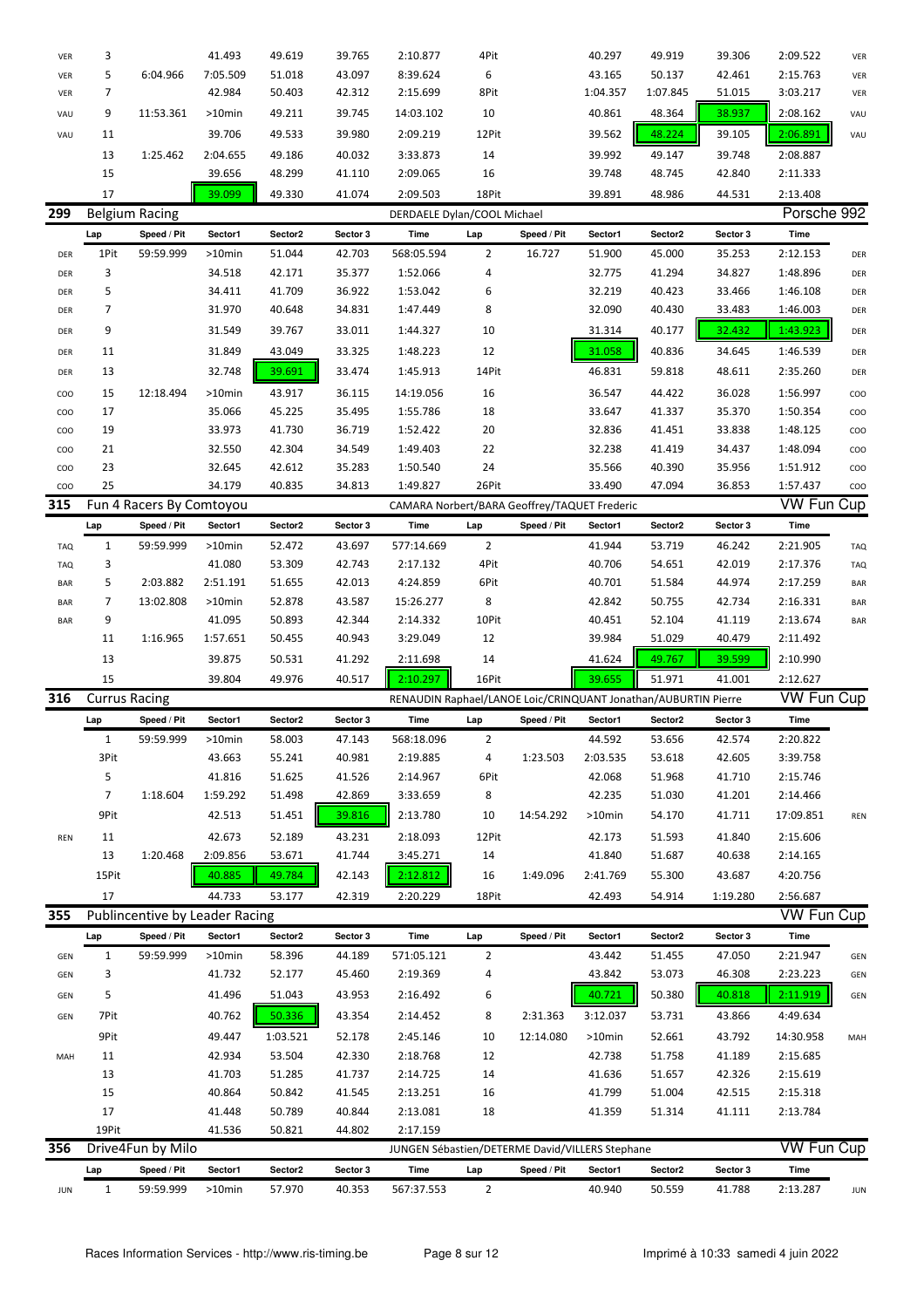| <b>JUN</b> | 3                  |                         | 40.326    | 50.187   | 40.977   | 2:11.490                                         | 4Pit           |             | 39.690   | 49.913  | 38.818   | 2:08.421          | <b>JUN</b> |
|------------|--------------------|-------------------------|-----------|----------|----------|--------------------------------------------------|----------------|-------------|----------|---------|----------|-------------------|------------|
| JUN        | 5                  | 1:44.658                | 2:22.776  | 51.111   | 41.374   | 3:55.261                                         | 6              |             | 40.490   | 49.118  | 39.554   | 2:09.162          | <b>JUN</b> |
| <b>JUN</b> | 7Pit               |                         | 39.985    | 48.947   | 40.791   | 2:09.723                                         | 8              | 1:15.379    | 1:54.500 | 48.901  | 39.825   | 3:23.226          | DET        |
| DET        | 9                  |                         | 39.528    | 48.827   | 39.286   | 2:07.641                                         | 10             |             | 39.130   | 48.709  | 39.359   | 2:07.198          | DET        |
| DET        | 11Pit              |                         | 54.326    | 1:14.554 | 1:13.059 | 3:21.939                                         | 12             | 10:59.333   | >10min   | 53.578  | 44.247   | 13:18.860         |            |
|            | 13                 |                         | 43.381    | 51.946   | 41.329   | 2:16.656                                         | 14             |             | 42.041   | 52.788  | 41.941   | 2:16.770          |            |
|            | 15Pit              |                         | 41.685    | 51.225   | 40.209   | 2:13.119                                         | 16             | 1:09.263    | 1:48.442 | 50.477  | 42.408   | 3:21.327          | DET        |
|            | 17                 |                         | 40.490    | 49.864   | 39.993   | 2:10.347                                         | 18             |             | 40.727   | 49.879  | 40.105   | 2:10.711          |            |
|            | 19                 |                         | 40.585    | 50.615   | 40.249   | 2:11.449                                         | 20             |             | 40.117   | 50.203  | 41.159   | 2:11.479          |            |
|            | 21Pit              |                         | 40.518    | 50.183   | 56.340   | 2:27.041                                         |                |             |          |         |          |                   |            |
| 365        |                    | Carpass LRE By DRM      |           |          |          |                                                  |                |             |          |         |          | <b>VW Fun Cup</b> |            |
|            | Lap                | Speed / Pit             | Sector1   | Sector2  | Sector 3 | Time                                             | Lap            | Speed / Pit | Sector1  | Sector2 | Sector 3 | Time              |            |
|            | $\mathbf{1}$       | 59:59.999               | $>10$ min | 56.031   | 40.705   | 568:46.242                                       | $\overline{2}$ |             | 40.032   | 50.647  | 39.614   | 2:10.293          |            |
|            | 3                  |                         | 39.330    | 49.191   | 41.134   | 2:09.655                                         | 4Pit           |             | 39.491   | 48.834  | 42.292   | 2:10.617          |            |
|            | 5                  | 2:06.079                | 2:53.071  | 49.956   | 39.625   | 4:22.652                                         | 6              |             | 40.341   | 50.572  | 39.380   | 2:10.293          |            |
|            |                    |                         |           |          |          |                                                  |                |             |          |         |          |                   |            |
|            | 7                  |                         | 39.250    | 48.616   | 39.174   | 2:07.040                                         | 8              |             | 39.269   | 49.080  | 39.098   | 2:07.447          |            |
|            | 9                  |                         | 39.368    | 48.306   | 39.194   | 2:06.868                                         | 10Pit          |             | 39.198   | 49.028  | 46.014   | 2:14.240          |            |
| SER        | 11                 | 13:57.297               | >10min    | 52.038   | 40.556   | 16:12.359                                        | 12             |             | 41.811   | 51.220  | 40.088   | 2:13.119          | SER        |
|            | 13                 |                         | 40.556    | 50.669   | 41.282   | 2:12.507                                         | 14             |             | 40.745   | 49.370  | 40.366   | 2:10.481          |            |
|            | 15                 |                         | 40.160    | 49.262   | 39.624   | 2:09.046                                         | 16             |             | 39.973   | 49.872  | 40.405   | 2:10.250          |            |
|            | 17                 |                         | 40.204    | 49.580   | 40.214   | 2:09.998                                         | 18             |             | 39.850   | 50.194  | 40.187   | 2:10.231          |            |
|            | 19                 |                         | 41.079    | 49.493   | 39.656   | 2:10.228                                         | 20             |             | 39.969   | 49.380  | 39.695   | 2:09.044          |            |
| 377        |                    | Mazuin Sport (437)      |           |          |          | TAELMAN Lucas/RASPATELLI Matteo/LEENDERS Michael |                |             |          |         |          | <b>VW Fun Cup</b> |            |
|            | Lap                | Speed / Pit             | Sector1   | Sector2  | Sector 3 | Time                                             | Lap            | Speed / Pit | Sector1  | Sector2 | Sector 3 | Time              |            |
|            | $\mathbf{1}$       | 59:59.999               | >10min    | 54.936   | 41.796   | 571:57.703                                       | $\overline{2}$ |             | 40.055   | 49.137  | 39.141   | 2:08.333          |            |
|            | 3                  |                         | 39.274    | 48.410   | 39.106   | 2:06.790                                         | 4              |             | 39.390   | 49.617  | 38.726   | 2:07.733          |            |
|            | 5Pit               |                         | 39.011    | 48.763   | 38.713   | 2:06.487                                         | 6              | 3:39.006    | 4:17.686 | 50.616  | 40.868   | 5:49.170          | TAE        |
| TAE        | 7                  |                         | 39.354    | 48.560   | 39.422   | 2:07.336                                         | 8Pit           |             | 40.334   | 48.233  | 43.695   | 2:12.262          | TAE        |
| LEE        | 9                  | 13:53.377               | >10min    | 49.544   | 40.422   | 16:02.973                                        | 10             |             | 40.338   | 48.205  | 38.884   | 2:07.427          | LEE        |
| LEE        | 11                 |                         | 39.732    | 48.698   | 40.761   | 2:09.191                                         | 12             |             | 39.463   | 47.920  | 38.674   | 2:06.057          | TAE        |
|            |                    |                         |           |          |          |                                                  |                |             |          |         |          |                   |            |
|            |                    |                         |           |          |          |                                                  |                |             |          |         |          |                   |            |
| TAE        | 13Pit              |                         | 38.930    | 48.774   | 38.892   | 2:06.596                                         | 14Pit          | 2:09.786    | 2:50.453 | 48.877  | 1:04.729 | 4:44.059          |            |
| 399        | <b>DRM Materne</b> |                         |           |          |          | HEYMANS Jean-Luc/BRAUNS Nathan/LEMERET Stéphane  |                |             |          |         |          | <b>VW Fun Cup</b> |            |
|            | Lap                | Speed / Pit             | Sector1   | Sector2  | Sector 3 | Time                                             | Lap            | Speed / Pit | Sector1  | Sector2 | Sector 3 | Time              |            |
| HEY        | $\mathbf{1}$       | 59:59.999               | >10min    | 52.885   | 40.292   | 569:37.604                                       | $\overline{2}$ |             | 39.066   | 49.513  | 39.800   | 2:08.379          | HEY        |
| HEY        | 3                  |                         | 39.702    | 48.177   | 39.505   | 2:07.384                                         | 4              |             | 39.489   | 49.736  | 39.300   | 2:08.525          | HEY        |
| HEY        |                    |                         | 39.461    | 48.313   | 40.308   | 2:08.082                                         | ĥ              |             | 39.490   | 49.143  | 39.337   | 2:07.970          | HEY        |
| HEY        | 7                  |                         | 38.386    | 48.408   | 40.835   | 2:07.629                                         | 8Pit           |             | 38.983   | 48.476  | 39.182   | 2:06.641          | HEY        |
|            | 9                  | 2:16.627                | 3:02.256  | 50.690   | 41.465   | 4:34.411                                         | 10Pit          |             | 44.042   | 57.923  | 55.135   | 2:37.100          |            |
| HEY        | 11                 | 12:35.768               | $>10$ min | 50.136   | 39.863   | 14:47.971                                        | 12             |             | 42.168   | 49.820  | 40.029   | 2:12.017          | HEY        |
| HEY        | 13                 |                         | 40.634    | 50.547   | 41.810   | 2:12.991                                         | 14             |             | 41.093   | 49.113  | 40.746   | 2:10.952          |            |
|            | 15                 |                         | 39.873    | 49.003   | 39.647   | 2:08.523                                         | 16             |             | 39.489   | 49.186  | 39.346   | 2:08.021          |            |
|            | 17                 |                         | 40.273    | 48.843   | 41.675   | 2:10.791                                         | 18             |             | 40.423   | 48.651  | 40.107   | 2:09.181          |            |
|            | 19                 |                         | 39.513    | 48.542   | 39.344   | 2:07.399                                         | 20             |             | 39.886   | 49.760  | 39.417   | 2:09.063          |            |
|            | 21Pit              |                         | 39.610    | 50.380   | 1:15.992 | 2:45.982                                         |                |             |          |         |          |                   |            |
| 415        |                    | <b>Clubsport Racing</b> |           |          |          | DE WIT Koen/OOMS Pieter                          |                |             |          |         |          | <b>VW Fun Cup</b> |            |
|            | Lap                | Speed / Pit             | Sector1   | Sector2  | Sector 3 | <b>Time</b>                                      | Lap            | Speed / Pit | Sector1  | Sector2 | Sector 3 | Time              |            |
|            |                    |                         |           |          |          |                                                  |                |             |          |         |          |                   |            |
| DE         | $\mathbf{1}$       | 59:59.999               | >10min    | 52.036   | 40.199   | 568:44.755                                       | $\overline{2}$ |             | 40.660   | 50.487  | 39.718   | 2:10.865          | DE         |
| DE         | 3                  |                         | 39.688    | 48.948   | 40.220   | 2:08.856                                         | 4              |             | 39.384   | 49.111  | 40.155   | 2:08.650          | DE         |
| DE         | 5                  |                         | 39.995    | 49.421   | 40.358   | 2:09.774                                         | 6              |             | 39.579   | 49.533  | 42.263   | 2:11.375          | DE         |
| DE         | 7                  |                         | 39.339    | 49.044   | 39.493   | 2:07.876                                         | 8              |             | 41.076   | 49.094  | 39.858   | 2:10.028          | DE         |
| DE         | 9Pit               |                         | 39.959    | 49.356   | 38.283   | 2:07.598                                         | 10Pit          | 2:15.740    | 2:53.865 | 50.098  | 42.530   | 4:26.493          | DE         |
|            | 11                 | 13:37.516               | >10min    | 50.292   | 39.025   | 15:46.520                                        | 12             |             | 40.443   | 50.003  | 39.202   | 2:09.648          |            |
|            | 13                 |                         | 39.253    | 48.911   | 39.189   | 2:07.353                                         | 14             |             | 39.369   | 48.362  | 39.533   | 2:07.264          |            |
|            | 15                 |                         | 40.134    | 48.775   | 38.653   | 2:07.562                                         | 16             |             | 39.076   | 48.977  | 39.190   | 2:07.243          |            |
|            | 17                 |                         | 39.383    | 48.215   | 39.070   | 2:06.668                                         | 18             |             | 38.801   | 48.464  | 39.590   | 2:06.855          |            |
|            | 19                 |                         | 39.476    | 48.299   | 39.147   | 2:06.922                                         | 20             |             | 39.048   | 47.959  | 38.925   | 2:05.932          |            |
|            | 21Pit              |                         | 39.819    | 49.866   | 39.425   | 2:09.110                                         |                |             |          |         |          |                   |            |
| 421        |                    |                         |           |          |          | <b>MASSIN Fabrice/LEONARD Pierre</b>             |                |             |          |         |          | PEUGEOT RCZ       |            |
|            | Lap                | Speed / Pit             | Sector1   | Sector2  | Sector 3 | Time                                             | Lap            | Speed / Pit | Sector1  | Sector2 | Sector 3 | Time              |            |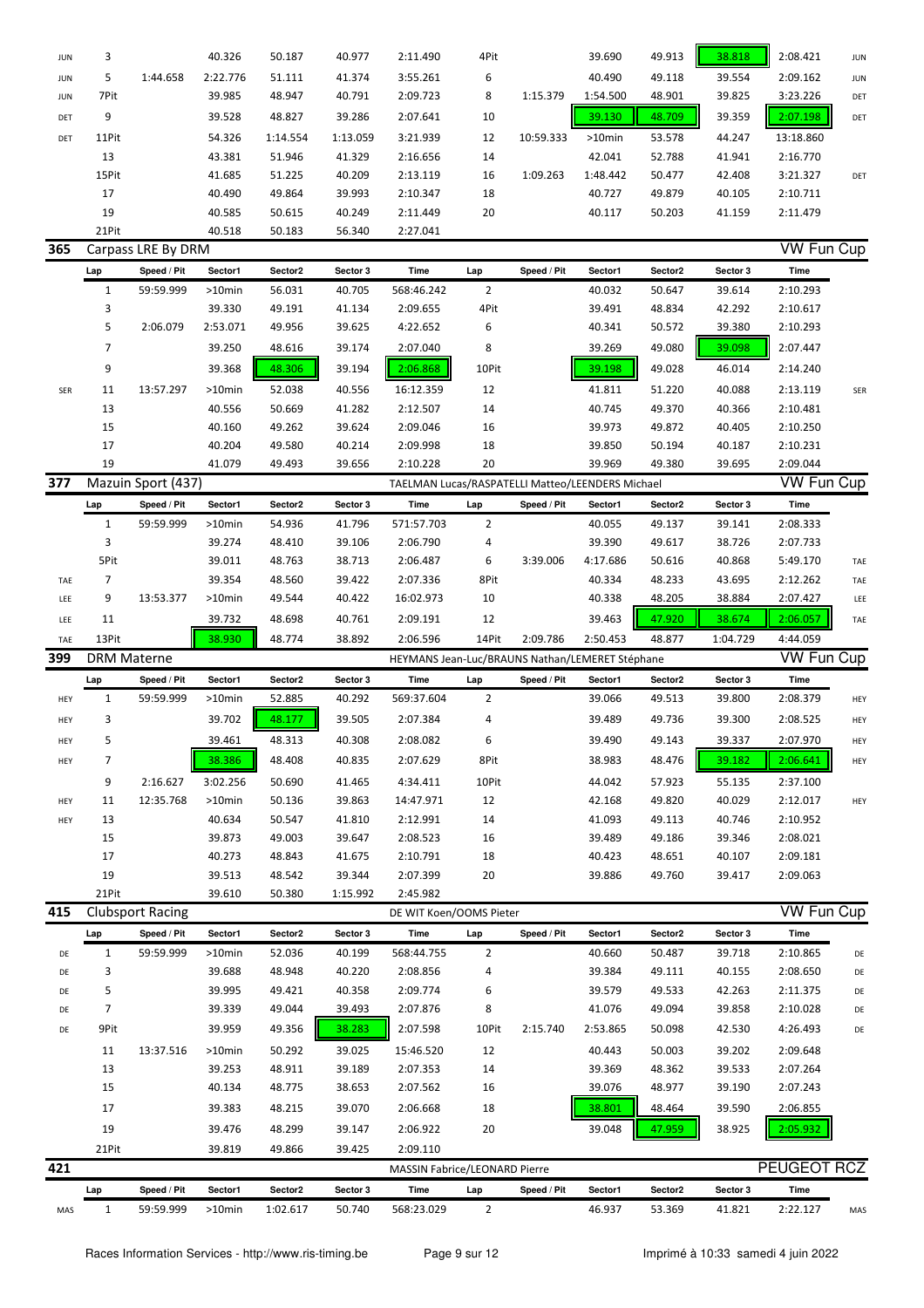| MAS        | 3                   |                                      | 38.931           | 49.749           | 42.089           | 2:10.769                                                           | 4              |             | 42.794              | 48.142           | 40.675           | 2:11.611                | MAS        |
|------------|---------------------|--------------------------------------|------------------|------------------|------------------|--------------------------------------------------------------------|----------------|-------------|---------------------|------------------|------------------|-------------------------|------------|
| MAS        | 5Pit                |                                      | 37.841           | 53.029           | 49.155           | 2:20.025                                                           | 6              | 4:06.225    | 4:59.991            | 1:02.305         | 49.768           | 6:52.064                | MAS        |
| MAS        | $\overline{7}$      |                                      | 47.737           | 58.794           | 46.466           | 2:32.997                                                           | 8              |             | 45.829              | 58.056           | 48.421           | 2:32.306                | MAS        |
| MAS        | 9Pit                |                                      | 55.366           | 1:02.919         | 50.537           | 2:48.822                                                           | 10             | 14:07.428   | >10min              | 50.961           | 41.818           | 16:28.145               |            |
|            | 11                  |                                      | 42.068           | 56.830           | 50.135           | 2:29.033                                                           | 12             |             | 43.324              | 51.125           | 40.146           | 2:14.595                |            |
|            | 13                  |                                      | 38.143           | 47.632           | 39.906           | 2:05.681                                                           | 14             |             | 37.918              | 49.368           | 40.004           | 2:07.290                |            |
|            | 15                  |                                      | 37.798           | 47.387           | 40.708           | 2:05.893                                                           | 16             |             | 39.085              | 49.320           | 38.532           | 2:06.937                |            |
|            | 17                  |                                      | 37.726           | 47.015           | 37.996           | 2:02.737                                                           | 18Pit          |             | 40.544              | 49.341           | 41.217           | 2:11.102                |            |
| 426        | AP By Acome         |                                      |                  |                  |                  | PIRON Pierre/PIRON Gilles/VANDORMAEL Jean-Luc                      |                |             |                     |                  |                  | <b>VW Fun Cup</b>       |            |
|            | Lap                 | Speed / Pit                          | Sector1          | Sector2          | Sector 3         | Time                                                               | Lap            | Speed / Pit | Sector1             | Sector2          | Sector 3         | Time                    |            |
| 444        |                     |                                      |                  |                  |                  | <b>VERBEKE Manfred/SMETS Denis</b>                                 |                |             |                     |                  |                  | <b>SEAT Leon</b>        |            |
|            | Lap                 | Speed / Pit                          | Sector1          | Sector2          | Sector 3         | Time                                                               | Lap            | Speed / Pit | Sector1             | Sector2          | Sector 3         | Time                    |            |
| 463        | M3M                 |                                      |                  |                  |                  | SOYEZ Axel/SENTE Arthur/SENTE Frédéric                             |                |             |                     |                  |                  |                         | Fun Cup    |
|            | Lap                 | Speed / Pit                          | Sector1          | Sector2          | Sector 3         | Time                                                               | Lap            | Speed / Pit | Sector1             | Sector2          | Sector 3         | Time                    |            |
| 465        |                     | Compact Machinery by Leader(28       |                  |                  |                  | FOLDESI Tristan/MORLET Antoine/DUPONT Benoit/CHEVALIER Edouard     |                |             |                     |                  |                  | VW Fun Cup              |            |
|            | Lap                 | Speed / Pit                          | Sector1          | Sector2          | Sector 3         | Time                                                               | Lap            | Speed / Pit | Sector1             | Sector2          | Sector 3         | Time                    |            |
|            | $\mathbf{1}$        | 59:59.999                            | >10min           | 55.876           | 43.497           | 569:23.064                                                         | 2              |             | 41.526              | 50.680           | 40.275           | 2:12.481                |            |
|            | 3                   |                                      | 40.319           | 49.218           | 40.011           | 2:09.548                                                           | 4              |             | 39.854              | 49.308           | 42.896           | 2:12.058                |            |
|            | 5                   |                                      | 39.668           | 49.911           | 40.339           | 2:09.918                                                           | 6Pit           |             | 39.571              | 49.207           | 39.996           | 2:08.774                |            |
|            | 7                   | 2:34.927                             | 3:16.146         | 48.877           | 40.710           | 4:45.733                                                           | 8              |             | 39.495              | 48.770           | 39.469           | 2:07.734                |            |
|            | 9                   |                                      | 39.626           | 48.789           | 41.533           | 2:09.948                                                           | 10Pit          |             | 1:38.939            | 1:14.632         | 1:13.799         | 4:07.370                |            |
| MOR        | 11                  | 11:05.717                            | >10min           | 49.994           | 41.681           | 13:15.089                                                          | 12             |             | 40.916              | 49.803           | 40.328           | 2:11.047                | <b>MOR</b> |
| MOR        | 13                  |                                      | 39.516           | 50.317           | 44.158           | 2:13.991                                                           | 14             |             | 39.813              | 50.180           | 39.862           | 2:09.855                |            |
|            | 15                  |                                      | 39.368           | 49.034           | 39.610           | 2:08.012                                                           | 16             |             | 38.886              | 49.316           | 39.297           | 2:07.499                |            |
|            | 17                  |                                      | 38.930           | 48.497           | 39.379           | 2:06.806                                                           | 18             |             | 39.202              | 50.822           | 39.746           | 2:09.770                |            |
|            | 19                  |                                      | 39.149           | 49.735           | 40.649           | 2:09.533                                                           | 20             |             | 39.016              | 48.824           | 40.615           | 2:08.455                |            |
| 469        | Allure Team         |                                      |                  |                  |                  | ROGIERS Henk/ROSSEL Gregory/GROSJEAN Christophe/BONIVER Christophe |                |             |                     |                  |                  | VW Fun Cup              |            |
|            | Lap                 | Speed / Pit                          | Sector1          | Sector2          | Sector 3         | Time                                                               | Lap            | Speed / Pit | Sector1             | Sector2          | Sector 3         | Time                    |            |
| 470        |                     | <b>Stevens Motorsport</b>            |                  |                  |                  | STEVENS Xavier/STEVENS Jochen                                      |                |             |                     |                  |                  | <b>BMW M2 CS Racing</b> |            |
|            | Lap                 | Speed / Pit                          | Sector1          | Sector2          | Sector 3         | Time                                                               | Lap            | Speed / Pit | Sector1             | Sector2          | Sector 3         | Time                    |            |
|            |                     |                                      |                  |                  |                  |                                                                    |                |             |                     |                  |                  |                         |            |
| 477        |                     |                                      |                  |                  |                  | KLUYSKENS Sébastien/BOLLEN Cédric/DE DRYVER Emile                  |                |             |                     |                  |                  | <b>VW Fun Cup</b>       |            |
|            | Lap                 | <b>DRM Autographe</b><br>Speed / Pit | Sector1          | Sector2          | Sector 3         | Time                                                               | Lap            | Speed / Pit | Sector1             | Sector2          | Sector 3         | Time                    |            |
| KLU        | $\mathbf{1}$        | 59:59.999                            | >10min           | 54.953           | 40.484           | 575:30.330                                                         | $\overline{2}$ |             | 41.024              | 48.294           | 40.967           | 2:10.285                | KLU        |
|            |                     |                                      |                  |                  |                  |                                                                    |                |             |                     |                  |                  |                         |            |
| KLU        | 3                   |                                      | 38.263           | 48.351           | 38.183           | 2:04.797                                                           | 4              |             | 38.140              | 47.425           | 39.054           | 2:04.619                | KLU        |
| KLU        | 5                   |                                      | 38.406           | 47.507           | 39.742           | 2:05.655                                                           | 6              |             | 39.337              | 47.559           | 39.414           | 2:06.310                | KLU        |
| KLU        | 7                   |                                      | 38.463           | 47.064           | 38.385           | 2:03.912                                                           | 8Pit           |             | 38.581              | 47.904           | 38.726           | 2:05.211                | KLU        |
|            | 9                   | 14:02.532                            | >10min           | 47.660           | 39.333           | 16:05.690                                                          | 10             |             | 38.990              | 47.275           | 38.604           | 2:04.869                |            |
|            | 11                  |                                      | 38.497           | 47.605           | 38.951           | 2:05.053                                                           | 12             |             | 38.400              | 48.248           | 38.533           | 2:05.181                |            |
|            | 13                  |                                      | 38.364           | 47.433           | 38.388           | 2:04.185                                                           | 14Pit          |             | 38.192              | 47.136           | 38.083           | 2:03.411                |            |
|            | 15                  | 1:06.309                             | 1:45.417         | 47.492           | 39.455           | 3:12.364                                                           | 16             |             | 38.311              | 47.530           | 38.184           | 2:04.025                |            |
|            | 17                  |                                      | 38.441           | 47.593           | 38.242           | 2:04.276                                                           | 18             |             | 38.141              | 47.584           | 40.275           | 2:06.000                |            |
|            | 19Pit               |                                      | 38.587           | 49.071           | 1:18.791         | 2:46.449                                                           |                |             |                     |                  |                  |                         |            |
| 480        |                     | Milo Tourneur                        |                  |                  |                  | TOURNEUR Simon/MONDRON Guillaume/VERLEYEN Gilles                   |                |             |                     |                  |                  | <b>VW Fun Cup</b>       |            |
|            | Lap                 | Speed / Pit                          | Sector1          | Sector2          | Sector 3         | Time                                                               | Lap            | Speed / Pit | Sector1             | Sector2          | Sector 3         | Time                    |            |
| VER        | $\mathbf{1}$        | 59:59.999                            | >10min           | 55.230           | 48.909           | 576:01.232                                                         | $\overline{2}$ |             | 43.081              | 50.904           | 41.481           | 2:15.466                | VER        |
| VER        | 3Pit                |                                      | 42.684           | 51.311           | 39.510           | 2:13.505                                                           | 4              | 1:13.471    | 1:55.076            | 49.421           | 41.309           | 3:25.806                | <b>MON</b> |
| <b>MON</b> | 5Pit                |                                      | 39.931           | 49.808           | 39.750           | 2:09.489                                                           | 6              | 18:03.001   | >10min              | 49.710           | 40.225           | 20:10.725               | <b>MON</b> |
| <b>MON</b> | 7                   |                                      | 39.752           | 48.205           | 39.056           | 2:07.013                                                           | 8Pit           |             | 39.522              | 47.944           | 38.065           | 2:05.531                | <b>MON</b> |
|            | 9                   | 3:42.540                             | 4:20.461         | 48.119           | 40.153           | 5:48.733                                                           | 10Pit          |             | 39.149              | 48.635           | 37.209           | 2:04.993                |            |
|            | 11                  | 1:57.492                             | 2:35.109         | 49.441           | 38.518           | 4:03.068                                                           | 12             |             | 38.855              | 48.080           | 38.372           | 2:05.307                |            |
|            | 13                  |                                      | 38.803           | 47.813           | 38.154           | 2:04.770                                                           |                |             |                     |                  |                  |                         |            |
| 486        | <b>Mazuin Sport</b> |                                      |                  |                  |                  | MAZUIN Michael/MAZUIN Louis/MAZUIN Camille                         |                |             |                     |                  |                  | <b>VW Fun Cup</b>       |            |
|            | Lap                 | Speed / Pit                          | Sector1          | Sector2          | Sector 3         | Time                                                               | Lap            | Speed / Pit | Sector1             | Sector2          | Sector 3         | Time                    |            |
| MAZ        | $\mathbf{1}$        | 59:59.999                            | >10min           | 51.012           | 40.645           | 570:14.943                                                         | $\overline{2}$ |             | 39.792              | 50.988           | 39.999           | 2:10.779                | MAZ        |
| MAZ        | 3                   |                                      | 38.972           | 48.650           | 39.065           | 2:06.687                                                           | 4              |             | 38.910              | 47.949           | 39.464           | 2:06.323                | MAZ        |
| MAZ        | 5                   |                                      | 39.899           | 47.969           | 38.967           | 2:06.835                                                           | 6              |             | 38.780              | 48.941           | 39.226           | 2:06.947                | MAZ        |
| MAZ        | 7Pit                |                                      | 38.785           | 48.251           | 39.294           | 2:06.330                                                           | 8              | 3:53.236    | 4:35.866            | 50.882           | 40.284           | 6:07.032                | MAZ        |
| MAZ<br>MAZ | 9Pit<br>11          |                                      | 44.357<br>40.445 | 57.325<br>50.960 | 54.272<br>40.128 | 2:35.954<br>2:11.533                                               | 10<br>12       | 12:48.432   | $>10$ min<br>40.029 | 49.894<br>49.397 | 40.932<br>39.158 | 14:57.958<br>2:08.584   | MAZ<br>MAZ |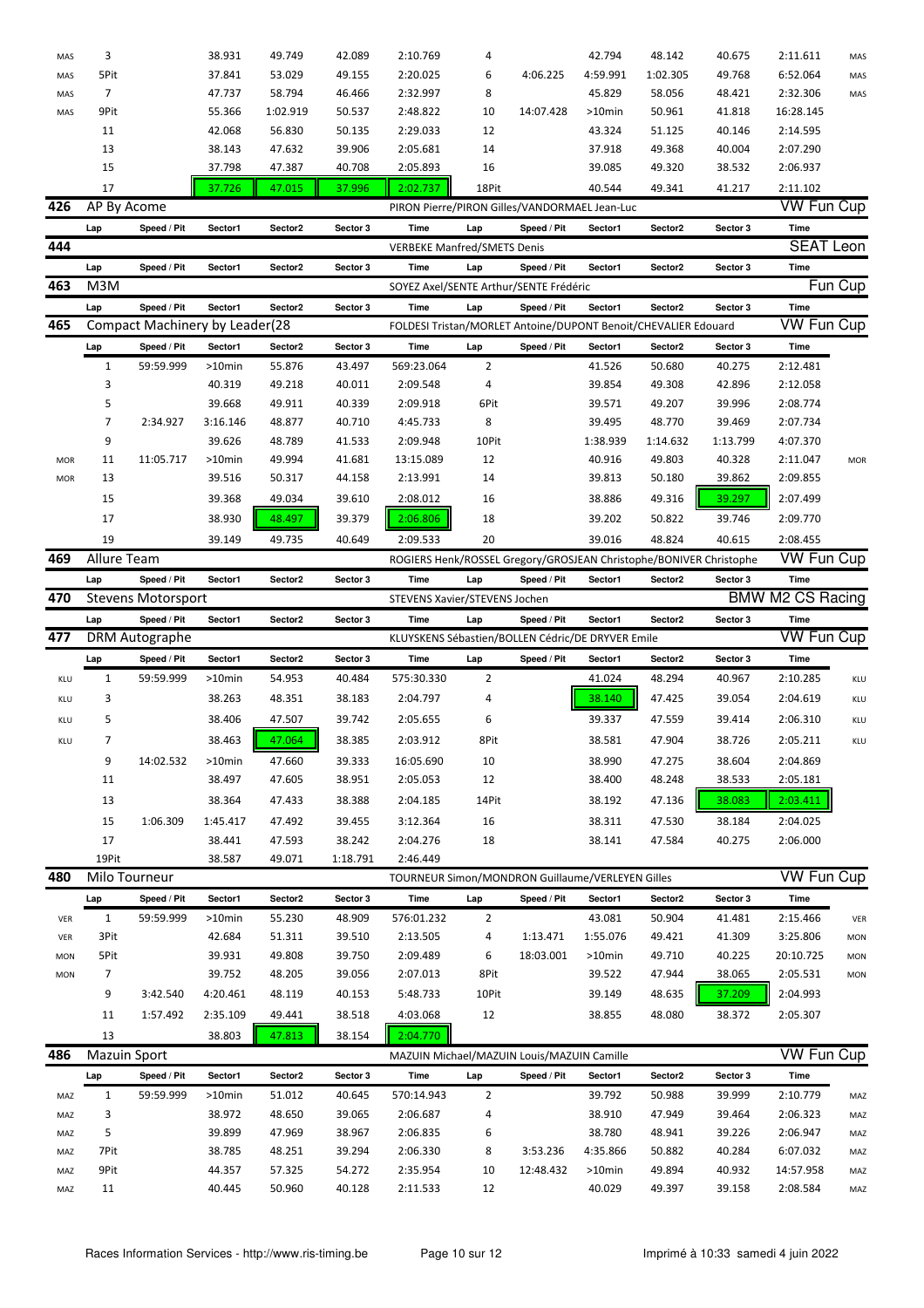| MAZ        | 13            |                      | 39.356    | 50.126   | 42.589   | 2:12.071                                                        | 14Pit          |             | 40.001   | 48.710   | 38.000   | 2:06.711                   | MAZ        |
|------------|---------------|----------------------|-----------|----------|----------|-----------------------------------------------------------------|----------------|-------------|----------|----------|----------|----------------------------|------------|
|            | 15            | 1:34.673             | 2:11.793  | 48.383   | 38.691   | 3:38.867                                                        | 16             |             | 38.486   | 49.162   | 41.068   | 2:08.716                   |            |
|            | 17            |                      | 38.600    | 47.612   | 38.920   | 2:05.132                                                        | 18             |             | 38.463   | 47.952   | 38.950   | 2:05.365                   |            |
|            | 19Pit         |                      | 38.929    | 48.410   | 38.993   | 2:06.332                                                        |                |             |          |          |          |                            |            |
| 487        |               | <b>AC Motorsport</b> |           |          |          | WINDELS Geert/ARNAUDET Benoit/BOLLE DEBAL Raphael/PIERARD Ralph |                |             |          |          |          | <b>VW Fun Cup</b>          |            |
|            | Lap           | Speed / Pit          | Sector1   | Sector2  | Sector 3 | <b>Time</b>                                                     | Lap            | Speed / Pit | Sector1  | Sector2  | Sector 3 | Time                       |            |
| <b>BOL</b> | $\mathbf{1}$  | 59:59.999            | $>10$ min | 52.050   | 40.863   | 567:46.426                                                      | $\overline{2}$ |             | 40.087   | 52.159   | 40.123   | 2:12.369                   | <b>BOL</b> |
| <b>BOL</b> | 3             |                      | 40.335    | 49.837   | 40.009   | 2:10.181                                                        | 4              |             | 41.304   | 49.712   | 40.088   | 2:11.104                   | <b>BOL</b> |
| <b>BOL</b> | 5Pit          |                      | 39.770    | 49.217   | 38.440   | 2:07.427                                                        | 6              | 1:45.902    | 2:23.951 | 48.948   | 39.744   | 3:52.643                   | PIE        |
| PIE        | 7             |                      | 39.568    | 49.272   | 39.620   | 2:08.460                                                        | 8              |             | 39.119   | 48.939   | 39.525   | 2:07.583                   | PIE        |
| PIE        | 9Pit          |                      | 39.884    | 49.242   | 38.027   | 2:07.153                                                        | 10Pit          | 1:37.678    | 2:21.668 | 52.046   | 45.517   | 3:59.231                   | PIE        |
|            |               |                      |           |          |          |                                                                 |                |             |          |          |          |                            |            |
| ARN        | 11            | 13:28.846            | $>10$ min | 50.811   | 41.240   | 15:39.668                                                       | 12             |             | 42.171   | 51.034   | 42.756   | 2:15.961                   | ARN        |
| ARN        | 13            |                      | 41.033    | 50.498   | 40.975   | 2:12.506                                                        | 14Pit          |             | 40.012   | 50.713   | 38.359   | 2:09.084                   | ARN        |
|            | 15            | 1:27.380             | 2:08.649  | 50.361   | 42.511   | 3:41.521                                                        | 16             |             | 39.995   | 49.808   | 39.900   | 2:09.703                   |            |
|            | 17            |                      | 40.293    | 49.849   | 40.759   | 2:10.901                                                        | 18             |             | 39.821   | 49.157   | 41.217   | 2:10.195                   |            |
|            | 19            |                      | 40.215    | 49.619   | 40.151   | 2:09.985                                                        | 20Pit          |             | 41.541   | 50.350   | 49.918   | 2:21.809                   |            |
| 489        |               | Milo Racing HHH      |           |          |          | HOMMERSON Alexander/HOMMERSON Marnix/HOMMERSON Niek             |                |             |          |          |          | <b>VW Fun Cup</b>          |            |
|            | Lap           | Speed / Pit          | Sector1   | Sector2  | Sector 3 | Time                                                            | Lap            | Speed / Pit | Sector1  | Sector2  | Sector 3 | Time                       |            |
| HOM        | $\mathbf{1}$  | 59:59.999            | $>10$ min | 56.169   | 45.630   | 568:20.308                                                      | 2              |             | 42.619   | 51.095   | 40.312   | 2:14.026                   | HOM        |
| HOM        | 3             |                      | 40.099    | 50.800   | 41.251   | 2:12.150                                                        | 4              |             | 39.681   | 50.482   | 41.260   | 2:11.423                   | HOM        |
| HOM        | 5             |                      | 39.740    | 49.832   | 40.909   | 2:10.481                                                        | 6              |             | 39.671   | 49.379   | 39.799   | 2:08.849                   | HOM        |
| HOM        | 7             |                      | 39.134    | 49.257   | 39.612   | 2:08.003                                                        | 8              |             | 40.426   | 52.015   | 40.166   | 2:12.607                   | HOM        |
| HOM        | 9             |                      | 39.662    | 49.386   | 40.324   | 2:09.372                                                        | 10             |             | 39.649   | 48.829   | 39.151   | 2:07.629                   | HOM        |
| HOM        | 11            |                      | 39.080    | 48.870   | 39.362   | 2:07.312                                                        | 12Pit          |             | 52.573   | 1:15.028 | 1:11.400 | 3:19.001                   | HOM        |
|            | 13            | 11:06.706            | $>10$ min | 50.779   | 39.911   | 13:18.255                                                       | 14             |             | 40.057   | 48.763   | 39.538   | 2:08.358                   |            |
|            | 15            |                      | 39.365    | 48.137   | 40.483   | 2:07.985                                                        | 16             |             | 39.631   | 49.482   | 40.283   | 2:09.396                   |            |
|            | 17            |                      | 39.075    | 49.737   | 39.613   | 2:08.425                                                        | 18             |             | 39.058   | 48.272   | 38.661   | 2:05.991                   |            |
|            | 19            |                      | 38.732    | 48.157   | 38.547   | 2:05.436                                                        | 20Pit          |             | 38.819   | 48.476   | 38.044   | 2:05.339                   |            |
| 500        |               | Pyrat By Acome       |           |          |          | GUILLAUME Pierre-Andre/NEVERS David/TSAMERE Arnaud/WEIL Xavier  |                |             |          |          |          | <b>VW Fun Cup</b>          |            |
|            | Lap           | Speed / Pit          | Sector1   | Sector2  | Sector 3 | Time                                                            | Lap            | Speed / Pit | Sector1  | Sector2  | Sector 3 | Time                       |            |
|            |               |                      |           |          |          |                                                                 |                |             |          |          |          |                            |            |
| 510        |               | Divoy Racing Team    |           |          |          | DEBROUX Olivier/MARTIN Gautier/FAUCON Frederic                  |                |             |          |          |          | <b>RENAULT Clio III RS</b> |            |
|            | Lap           | Speed / Pit          | Sector1   | Sector2  | Sector 3 | Time                                                            | Lap            | Speed / Pit | Sector1  | Sector2  | Sector 3 | Time                       |            |
|            |               |                      |           |          |          |                                                                 | $\overline{2}$ |             | 41.665   | 52.472   |          |                            |            |
|            | $\mathbf{1}$  | 59:59.999            | $>10$ min | 57.135   | 44.632   | 572:21.443                                                      |                |             |          |          | 41.302   | 2:15.439                   |            |
|            | 3             |                      | 39.544    | 50.478   | 41.570   | 2:11.592                                                        | 4Pit           |             | 41.306   | 50.109   | 42.843   | 2:14.258                   |            |
|            | 5             | 3:07.593             | 3:55.875  | 1:00.499 | 48.425   | 5:44.799                                                        | 6              |             | 45.144   | 55.511   | 43.622   | 2:24.277                   |            |
|            | 7             |                      | 42.317    | 51.518   | 43.460   | 2:17.295                                                        | 8Pit           |             | 56.991   | 1:06.120 | 50.291   | 2:53.402                   |            |
|            | 9             | 12:42.123            | $>10$ min | 55.877   | 45.872   | 15:06.282                                                       | 10             |             | 46.405   | 54.090   | 43.290   | 2:23.785                   |            |
|            | 11            |                      | 43.876    | 51.728   | 43.610   | 2:19.214                                                        | 12Pit          |             | 42.296   | 51.814   | 41.709   | 2:15.819                   |            |
| 563        | Leader Racing |                      |           |          |          | OUASSINI Hakim/DIEDERICKX Nathan/JADOT Logan/PALMAERS Olivier   |                |             |          |          |          | <b>VW Fun Cup</b>          |            |
|            | Lap           | Speed / Pit          | Sector1   | Sector2  | Sector 3 | Time                                                            | Lap            | Speed / Pit | Sector1  | Sector2  | Sector 3 | Time                       |            |
|            | $\mathbf{1}$  | 59:59.999            | $>10$ min | 51.950   | 42.839   | 569:52.343                                                      | $\overline{2}$ |             | 41.493   | 51.635   | 39.963   | 2:13.091                   |            |
|            | 3             |                      | 40.138    | 49.370   | 39.716   | 2:09.224                                                        | 4              |             | 39.426   | 49.165   | 40.329   | 2:08.920                   |            |
|            | 5Pit          |                      | 40.041    | 49.378   | 39.585   | 2:09.004                                                        | 6              | 1:37.486    | 2:16.508 | 49.627   | 39.295   | 3:45.430                   | PAL        |
| PAL        | 7Pit          |                      | 39.616    | 50.532   | 39.724   | 2:09.872                                                        | 8              | 2:15.201    | 3:08.060 | 51.757   | 40.243   | 4:40.060                   | PAL        |
| PAL        | 9Pit          |                      | 43.599    | 57.708   | 55.735   | 2:37.042                                                        | 10             | 15:04.707   | >10min   | 52.197   | 42.069   | 17:25.805                  |            |
|            | 11            |                      | 41.414    | 50.379   | 40.872   | 2:12.665                                                        | 12             |             | 39.728   | 49.963   | 40.224   | 2:09.915                   |            |
|            | 13            |                      | 40.650    | 49.370   | 39.783   | 2:09.803                                                        | 14             |             | 39.366   | 49.599   | 39.924   | 2:08.889                   |            |
|            | 15            |                      | 39.605    | 49.229   | 41.370   | 2:10.204                                                        | 16             |             | 39.150   | 49.040   | 39.779   | 2:07.969                   |            |
|            | 17            |                      | 39.726    | 49.712   | 39.600   | 2:09.038                                                        | 18             |             | 39.291   | 48.893   | 39.385   | 2:07.569                   |            |
| 570        |               |                      |           |          |          | VANDER EECKEN Patrick/LA MONICA Nicolas                         |                |             |          |          |          | PEUGEOT 206                |            |
|            | Lap           | Speed / Pit          | Sector1   | Sector2  | Sector 3 | Time                                                            | Lap            | Speed / Pit | Sector1  | Sector2  | Sector 3 | Time                       |            |
| LA         | 1Pit          | 59:59.999            | >10min    | 1:15.687 | 1:10.390 | 593:19.265                                                      | 2              | 11:38.225   | >10min   | 59.677   | 45.564   | 14:08.249                  | VAN        |
|            |               |                      |           |          |          |                                                                 |                |             |          |          |          |                            |            |
| VAN        | 3             |                      | 46.017    | 55.019   | 43.286   | 2:24.322                                                        | 4              |             | 43.308   | 52.451   | 42.062   | 2:17.821                   | VAN        |
| VAN        | 5Pit          |                      | 42.789    | 53.458   | 44.632   | 2:20.879                                                        | 6              | 3:45.902    | 4:38.358 | 1:02.796 | 54.109   | 6:35.263                   |            |
|            | 7             |                      | 49.291    | 57.671   | 48.028   | 2:34.990                                                        | 8              |             | 46.056   | 57.316   | 46.817   | 2:30.189                   |            |
| 777        |               |                      |           |          |          | <b>MENAGE Philippe/KATSERS Guy</b>                              |                |             |          |          |          | OPEL Astra Coupé 2001      |            |
|            | Lap           | Speed / Pit          | Sector1   | Sector2  | Sector 3 | Time                                                            | Lap            | Speed / Pit | Sector1  | Sector2  | Sector 3 | Time                       |            |
| 911        |               |                      |           | Sector2  | Sector 3 | de BORMAN Raphaël/BOUILLON Geoffrey<br>Time                     | Lap            |             | Sector1  | Sector2  | Sector 3 | PORSCHE 996 CUP<br>Time    |            |